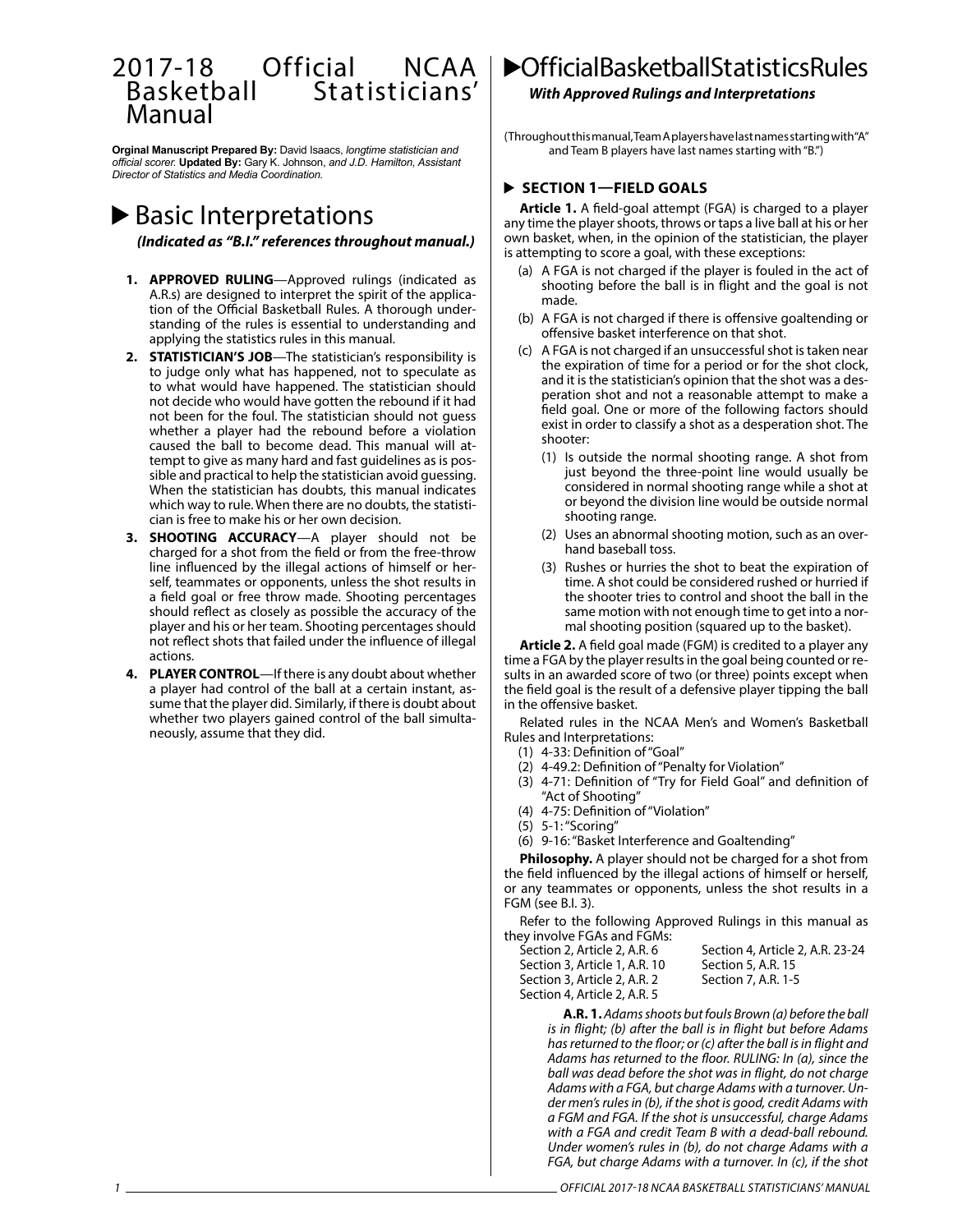*is good, credit Adams with a FGM and FGA. If the shot is unsuccessful, charge Adams with a FGA and credit Team B with a dead-ball rebound. If the statistician is in doubt about whether the foul is a player-control foul, the actions of the officials will indicate the correct ruling. If the foul is a player-control foul, it will be so indicated by the officials and any shot will be waved off.*

**A.R. 2.** *Adams shoots and the shot hits the rim and bounces on it. Allen goes up and dunks the ball (a) while the ball still is on the rim or (b) after the ball has bounced to the side and it is obvious that Adams' shot will not be successful. RULING: In (a), since the try by Adams does not end until it is certain the shot will not be successful, the interference was on Adams' shot. Charge neither Adams nor Allen with a FGA. However, charge Allen with a turnover. In (b), since Adams' shot obviously had missed, charge Adams with a FGA. Credit Allen with a rebound. Since Allen's dunk began with the ball outside the cylinder above the rim, it will be legal. Charge Allen with a FGA and credit with a FGM.*

**A.R. 3.** *Adams shoots a FGA and misses. Allen tips the missed shot and, while Allen's tip still is on the rim, Adler tips it in. Due to Adler's interference, the goal is nullified and the ball is awarded to Team B out of bounds. RULING: Charge Adams with a FGA and credit Allen with a rebound. Do not charge Allen with a FGA but charge Adler with a turnover.*

**A.R. 4.** *With two seconds remaining in the period, Adams (a) shoots a jump shot from the top of the circle; (b) shoots from just on the other side of the division line or (c) shoots from the free-throw line of the opponents' court. RULING: In (a), charge Adams with a FGA and, if the shot is good, credit Adams with a FGM. In (b) and (c), do not charge Adams with a FGA unless the shot is good, in which case credit Adams with a FGM as well.*

**A.R. 5.** *As the shot clock is about to run out, Adams shoots and the ball clearly is in flight before the horn. (a) The shot-clock horn sounds while the ball is in the air and the ball strikes the basket ring or enters the basket. (b) The shot-clock horn sounds while the ball is in the air, the ball fails to hit the ring, and Allen rebounds. The officials call the violation and Team B is awarded the ball for a throwin. (c) The shot-clock horn sounds while the ball is in the air, the ball fails to hit the ring, and Brown rebounds. The officials call the violation and Team B is awarded the ball for a throw-in. (d) The ball fails to hit the ring and the shotclock horn sounds as Brown rebounds. The officials call the violation and Team B is awarded the ball for a throw-in. (e) The ball fails to hit the ring and the shot-clock horn sounds as Brown rebounds. The officials do not call a violation and Team B continues control of the ball. RULING: In all cases, no turnover is charged. In (a), the horn is ignored. Charge Adams with a FGA and, if the shot is good, credit Adams with a FGM. In (b), (c) and (d), charge Adams with a FGA and credit Team B with a dead-ball rebound. In (e), charge Adams with a FGA and credit Brown with a rebound.*

**A.R. 6.** *As the shot clock is about to run out, Adams shoots and the shot is blocked by Brown and recovered by Allen. (a) Allen gets control of the ball as the shot-clock horn sounds; or (b) Allen barely has time to turn and shoot, the shot misses the rim and the shot-clock horn sounds. In both cases, the ball is awarded to Team B for a throw-in. RULING: In both cases, charge Adams with a FGA, credit Brown with a blocked shot, and credit Allen with a rebound. In (a), charge a turnover to Team A. In (b), unless Allen had a reasonable chance to score, do not charge a FGA, but charge Team A with a turnover. If the statistician feels Allen did have a reasonable chance to score, charge Allen with a FGA and credit Team B with a dead-ball rebound.*

**A.R. 7.** *As the shot clock is about to run out, Adams (a) throws a bad pass; (b) throws a pass that Brown tips; (c) throws a good pass that Allen mishandles or (d) has the ball stripped away. In all cases, Allen recovers the loose ball and shoots a desperation shot that misses the rim as the*  *shot-clock horn sounds. The ball is awarded to Team B for a throw-in. RULING: In all cases, do not charge Allen with a FGA. In (a), (b) and (d), charge Adams with a turnover. In (c), charge Allen with a turnover.*

**A.R. 8.** *As the shot clock is about to run out, Allen takes a desperation shot for reasons such as those illustrated in A.R. 6 and A.R. 7. The shot hits the rim but does not go into the basket. (a) Adams rebounds; (b) Brown rebounds; (c) the rebound goes out of bounds and is awarded to Team A for a throw-in; or (d) the rebound goes out of bounds and is awarded to Team B for a throw-in. RULING: In all cases, if the opinion of the statistician is that the shot was a desperation shot, do not charge Allen with a FGA and do not credit any rebound. In (b) and (d), charge a turnover. Depending on what preceded the shot, the turnover could be charged to Allen or to Team A. In (b), it might be appropriate to credit Brown with a steal. In (a) and (c), if no FGA is charged, then no rebound is credited.*

**A.R. 9.** *As the shot clock is about to run out, Allen takes a desperation shot for reasons such as those illustrated in A.R. 6 and A.R. 7. The shot is batted away by Brown just before the shot clock sounds. (a) Adams catches the ball and the referees rule the play dead for the shot clock violation; (b) Benton catches the ball and the referees rule the play dead for the shot clock violation or (c) Benton catches the ball and play continues with no shot clock violation called. RULING: In all cases, if the statistician's opinion is that it is truly a "desperation" shot then there is no FGA, but there is a turnover, probably charged to Allen. Because there is no FGA, there is no rebound and no blocked shot. In (c), credit Brown or Benton with a steal.* 

**Article 3.** When a player is fouled in the act of shooting before the ball is in flight and the shot results in a FGM, then a FGA also must be charged.

> **A.R. 1.** *Adams is fouled in the act of shooting before the ball is in flight. While the ball still is on the rim from Adams' shot, Brown bats it away, which is ruled goaltending, and Adams is awarded two points. RULING: Charge Adams with a FGA and credit with a FGM.*

**Article 4.** When a player shoots and is fouled after the ball clearly is in flight, a FGA is charged. If the shot is made, then whether it was in flight is not important; either way, the shot will count and a FGA must be charged and a FGM credited. If the shot does not score, the number of free throws awarded, if any, may help indicate if the shot was in flight.

If no free throws are awarded or if the shooter is awarded one and the bonus, this indicates the foul was after the shot and a FGA should be charged.

If two (or three) free throws are awarded, these are the possibilities:

- (a) The foul was before the ball was in flight; do not charge a FGA.
- (b) The foul was after the ball was in flight but the shooter was airborne and had not returned to the floor; charge the shooter with a FGA.
- (c) There is some other reason for the free throws (for example, the foul is ruled intentional, or the defensive team has had at least 10 fouls, etc.). Charge the shooter with a FGA.

If there still is doubt as to whether the ball was in flight, the interpretation shall be that it was not.

> **A.R. 1.** *(This also appears in Section 7, A.R. 5.) Adams shoots and is fouled by Brown. (a) The foul occurs before the ball clearly is in flight and the shot is made; (b) the foul occurs before the ball clearly is in flight and the shot is missed; (c) the foul occurs before the ball clearly is in flight and the shot is blocked by Benton; (d) the foul occurs after the ball clearly is in flight and the shot is made; (e) the foul occurs after the ball clearly is in flight and the shot is missed; or (f) the foul occurs after the ball clearly is in flight and the shot is blocked by Benton. RULING: In (a) and (d), charge Adams with a FGA and credit with a FGM. In (b) and*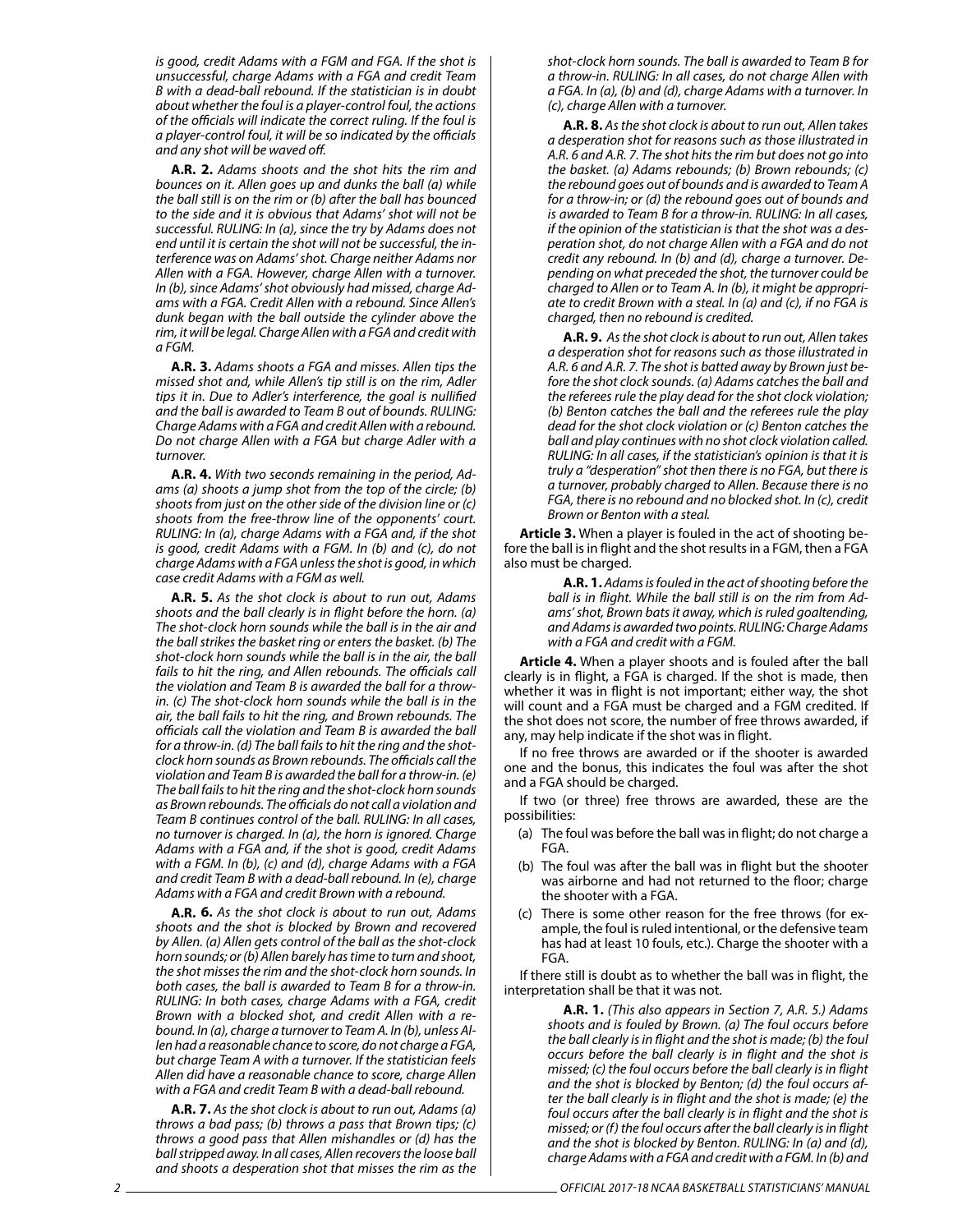*(c), do not charge Adams with a FGA. Without a FGA, there can be no blocked shot credited in (c). In (e) and (f), charge Adams with a FGA and credit Team A with a dead-ball rebound. Also, in (f), credit Benton with a blocked shot.*

**A.R. 2.** *Adams shoots and misses a FGA, without leaving the floor. Adams is fouled by Brown and it is obviously after Adams is in the act of shooting, but there is doubt about whether it was before or after the shot was in flight; (a) Adams is awarded two (or three) free throws; (b) Adams is awarded one free throw (with a bonus possible) or (c) Team A is awarded the ball for a throw-in. In all cases, there is no other reason to award free throws. RULING: In (a), apparently Adams was in the act of shooting before the ball was in flight when fouled. Do not charge a FGA. In (b) and (c), apparently Adams was fouled after the ball was in flight. Charge Adams with a FGA. Credit Team A with a dead-ball rebound. Do not charge Brown with a turnover.*

**A.R. 3.** *Adams leaves the floor, shoots and misses a FGA. After the ball clearly is in flight, and as Adams is returning to the floor from the shot, he or she is fouled by Brown. (a) Adams is awarded two (or three) free throws; (b) Adams is awarded one free throw (with a bonus possible) or (c) Team A is awarded the ball for a throw-in. In all cases, there is no other reason to award free throws. RUL-ING: In all cases, the foul came after the ball was in flight. Charge Adams with a FGA. Credit Team A with a dead-ball rebound.*

**A.R. 4.** *Adams leaves the floor and shoots a FGA. After the ball is in flight and after Adams has returned to the floor from the shot, he or she is fouled by Brown. The official rules that the foul by Brown is intentional (or flagrant) and awards Adams two free throws. RULING: Charge Adams with a FGA. The statistician must be careful to avoid thinking that Adams was awarded two free throws because he or she was in the act of shooting. If the shot is made, credit Adams with a FGM. If the foul occurs after the shot is made, charge Brown with a turnover. If the shot is not made, credit Team A with a dead-ball rebound.*

**A.R. 5.** *Adams shoots a FGA; (a) after the ball is in flight, Adams is fouled by Brown and, while the ball still is on the rim, Allen interferes with it or (b) after the ball is in flight and above the rim, Allen interferes with it and is fouled by Brown. RULING: In both cases, do not charge Adams with a FGA since Allen's interference nullified the shot. And since Team A will retain the ball for either a free throw or a throw-in, do not charge Allen with a turnover.*

**Article 5.** Tip-ups count as field-goal attempts, and rebounds, when, in the opinion of the statistician, the player has sufficient control.

**Article 6.** Blocked shots are counted as attempts when, in the opinion of the statistician, the ball clearly was in flight before being blocked; the player was in the obvious act of shooting with the shooting hand moving toward the basket; or the player was airborne and moving toward the basket with the intention of a dunk or layup and the ball in position for the shot. If there is doubt about whether the player was in the act of shooting, the interpretation shall be that he or she was not.

**Article 7.** A shot on which there is defensive goaltending or defensive basket interference is treated as though there was no violation and the shot had been made. That is, an attempt is charged and a FGM is credited.

> **A.R. 1.** *Adams shoots and, while the ball is in flight toward the basket, (a) Allen is guilty of goaltending or (b) Brown is guilty of goaltending. RULING: In (a), do not charge Adams with a FGA but charge Allen with a turnover. In (b), charge Adams with a FGA and credit with a FGM.*

> **A.R. 2.** *Allen shoots and, while the ball still is on the rim, Brown bats it away, which is ruled goaltending, and Allen is awarded two points. RULING: Charge Allen with a FGA and credit with a FGM.*

> **A.R. 3.** *Adams shoots and, during the shot, Brown hangs on the rim. The official calls a technical foul on*

*Brown, but does not call basket interference. Team A is awarded the ball for a free throw and then gets the ball out of bounds for a throw-in. RULING: Since the official did not rule basket interference, then it must be the official's judgment that Brown in no way affected the shot. The technical foul did not cause the ball to become dead until it obviously was not a successful shot. Therefore, charge Adams with a FGA and credit Team A with a dead-ball rebound.*

**Article 8.** When a field goal is scored in Team A's basket after last being touched by a player on Team B, score the play as follows:

- (a) If the touching by Team B was an attempt to block a shot by Team A and did not appreciably alter its flight, then such touching is ignored.
- (b) If the touching by Team B came after an attempt, either a FGA or a FTA, by Team A that had obviously missed and there was no control by Team B, then a FGA or FTA is charged to Team A on the original shot. No FGM is credited or FGA charged on the tip-in to either team. Instead, two points are added to Team A's score and a footnote is added to explain the extra points. Also, a dead-ball rebound is credited to Team A. On the box score, the two points should appear on the line used for team rebounds. An asterisk should be placed by the two points and an explanation for the asterisk should be written in the form of a footnote.
- (c) If the touching by Team B was a deflection of a ball last in control of Team A but not shot by Team A, then no FGA is charged or FGM credited to either team. The procedure for accounting for the two points is the same as in (b) above.
- (d) If the ball was last in control of Team B, then no FGA is charged or FGM credited to either team. The procedure for accounting for the two points is the same as in (b) above. Additionally, charge a player on Team B with a turnover.

**A.R. 1.** *Allen shoots and the shot is touched by Brown in an attempt to block the shot. The ball continues into the basket. RULING: Since the ball continued into the basket, Brown's touching it did not alter its flight appreciably. Ignore the touching, charge Allen with a FGA and credit with a FGM, but do not credit Brown with a blocked shot.*

**A.R. 2.** *Allen shoots, either a FGA or a FTA, and the shot is unsuccessful. In the scramble for the rebound, both Adams and Brown try to tip the ball. (a) Adams tips the ball in; (b) Brown tips the ball in or (c) it appears that both players tip the ball in. RULING: In (a) and (c), charge Allen with a FGA and charge Adams with a FGA and credit with a FGM. Also credit Adams with an individual rebound. In (b), charge Allen with a FGA, credit Team A with a dead-ball rebound and credit Team A with two points in the form of a footnote as described in Article 8-(b).*

**A.R. 3.** *Allen attempts to pass the ball to Adams. Brown deflects the ball into Team A's basket. RULING: Do not credit a FGM, but add the two points in the form of a footnote as described in Article 8-(b).*

**A.R. 4.** *Brown's pass to Benton is deflected by Adams. In the scramble for the ball, Baker accidentally tips the ball into A's basket. RULING: Do not credit a FGM, but add two points in the form of a footnote as described in Article 8-(b). Also, charge Brown with a turnover. Do not credit Adams with a steal.*

**A.R. 5.** *Allen gets confused and attempts a shot at Team B's basket. The shot is missed and rebounded by (a) Allen; (b) Adams or (c) Brown. RULING: Since the shot was not taken at the player's own basket, there is no FGA charged and no rebound credited. However, in (c), charge Allen with a turnover.*

**Article 9.** When a field goal is scored in Team A's basket after last being touched by a player on Team A, but was not an attempt to score, there is no FGA charged. The situation is handled with a footnote as described in Article 8-(b).

*3 OFFICIAL 2017-18 NCAA BASKETBALL STATISTICIANS' MANUAL*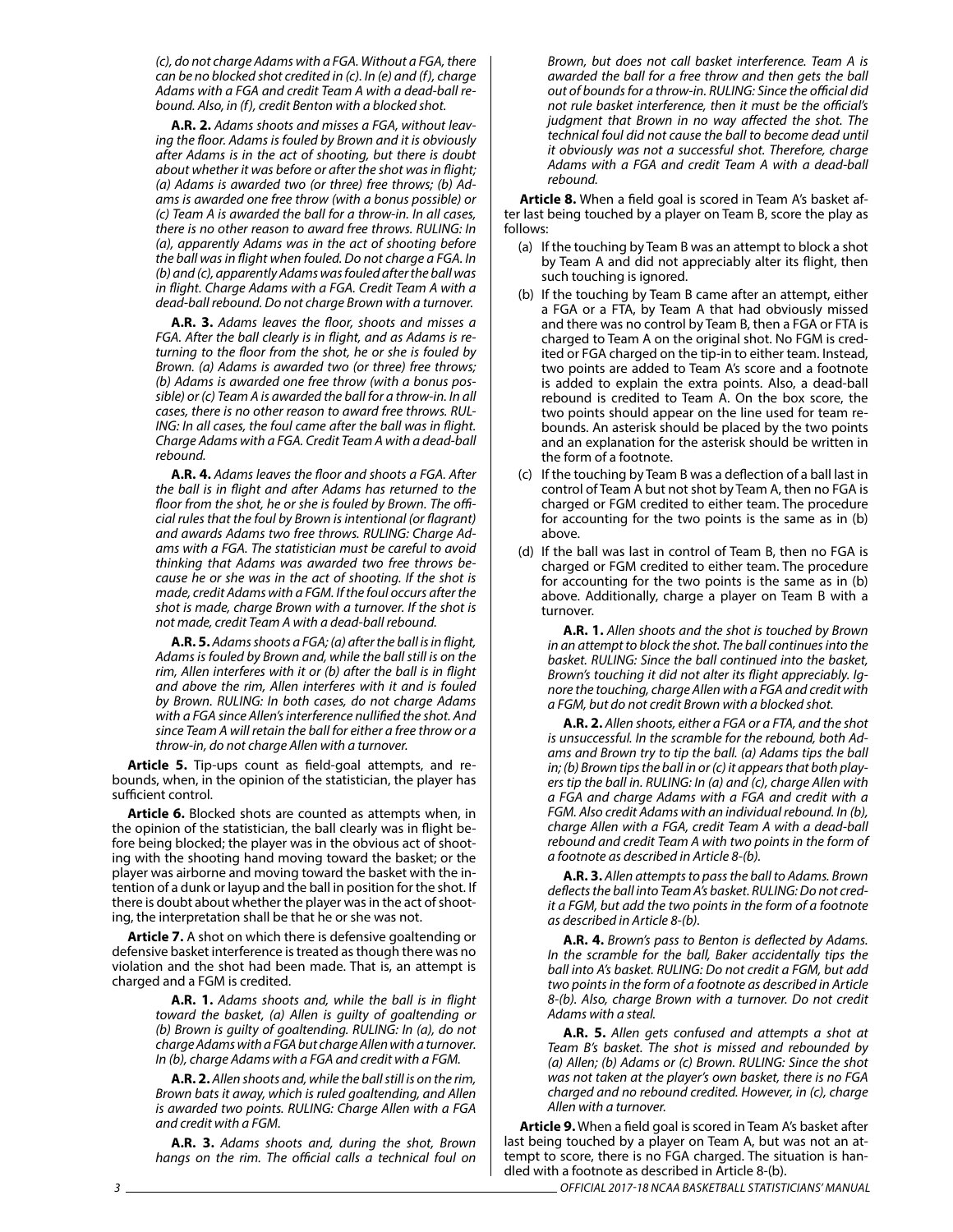**A.R. 1.** *Allen passes the ball to Adams. The ball (a) deflects off Adams or (b) goes over Adams' reach and bounces on the floor. The ball then goes through Team A's basket. RULING: In both cases, do not charge a FGA or credit a FGM. Credit Team A with two (or three) points in the form of a footnote as described in Article 8-(b).*

**A.R. 2.** *Allen shoots and the shot is unsuccessful. The ball deflects off Adams' head and then through Team A's basket. RULING: Charge Allen with a FGA. Do not charge Adams with a FGA. Do not credit either player with a FGM. Credit Team A with two points in the form of a footnote as described in Article 8-(b). Credit Team A with a dead-ball rebound.*

**A.R. 3.** *Allen shoots and (a) the shot is well short, hits the floor and bounces through the basket; or (b) the ball hits the rim, bounces off the floor and back through the basket. RULING: In both cases, charge Allen with a FGA and credit a FGM.*

#### **SECTION 2—FREE THROWS**

**Article 1.** A free-throw attempt (FTA) is charged any time a player shoots a free throw and there is no violation (or technical for goaltending) during the throw, with these exceptions:

- (a) An attempt as well as a free throw made is credited if the shot is made and there is a violation by the defense.
- (b) An attempt is charged if the only penalized violation is for the failure of the throw to touch the rim.

**Article 2.** A free throw made (FTM) is credited to a player any time a FTA by that player results in the throw being counted or results in an awarded score of one point.

Related rules in the NCAA Men's and Women's Basketball Rules and Interpretations:

- (1) 4-30: Definition of "Free Throw"
- (2) 4-33: Definition of "Goal"
- (3) 4-49.2: Definition of "Penalty for Violation"
- (4) 4-75: Definition of "Violation"
- (5) 5-1: "Scoring"
- (6) 8: "Free Throw"
- (7) 9-2: "Free-Throw Violations"

**Philosophy.** A player should not be charged for a shot from the free-throw line influenced by the illegal actions of himself or herself, or any teammates or opponents, unless the shot results in a FTM (see B.I. 3).

Refer to the following Approved Rulings in this manual as they involve FTAs and FTMs:

| Section 1. Article 8 (b)      | Section 4, Article 2, A.R. 1   |
|-------------------------------|--------------------------------|
| Section 1. Article 8. A.R. 2  | Section 4, Article 2, A.R. 6-7 |
| Section 3. Article 1. A.R. 5  | Section 8. Article 1. A.R. 1   |
| Section 3. Article 1. A.R. 14 |                                |

**A.R. 1.** *Allen shoots a free throw and, during the shot, Brown commits a free-throw violation. (a) Allen makes the shot or (b) Allen misses the shot. RULING: In (a), Allen is charged with a FTA and credited with a FTM. In (b), do not charge Allen with a FTA; a substitute free throw will be awarded and it shall take the place of the nullified throw.*

**A.R. 2.** *Allen shoots a free throw and, during the shot, Adams (or Allen) commits a free-throw violation. (a) Allen makes the shot or (b) Allen misses the shot, but does hit the rim. RULING: In both cases, do not charge Allen with a FTA; charge Adams (or Allen) with a turnover, unless the ball was retained by Team A.*

**A.R. 3.** *Allen shoots a free throw during which both Adams and Brown commit free-throw violations. (a) The first violation is committed by Adams; or (b) the first violation is committed by Brown; or (c) the violations are ruled to be simultaneous. RULING: Do not charge Allen with a FTA. In (a), charge Adams with a turnover unless Team A retains the ball. In (b), do not charge Brown with a turnover. In (c), this will be ruled a double violation and the possession will be determined by the alternating-possession rule. Charge Adams with a turnover unless Team A retains the ball.*

**A.R. 4.** *Allen shoots a free throw and fails to hit the rim. (a) Allen's failure to hit the rim is caused by Brown, who jumps into the lane and bats Allen's throw away; (b) Allen's shot misses without any responsibility on the part of Team B; (c) Allen's shot misses and Allen steps into the lane too early; (d) Allen's shot misses and Adams steps into the lane too early; or (e) Allen's shot misses but Brown steps into the lane too early. RULING: In (a), (c), (d) and (e), do not charge Allen with a FTA. In (a), Brown will be charged with a Class B technical and Team A will receive two free throws. In (b), the violation will be the only one penalized. Therefore, charge Allen with a FTA and credit Team B with a dead-ball rebound. In (c), charge Allen with a turnover unless Team A retains the ball. In (c) and (d), the violation for stepping into the lane caused the ball to become dead before the shot missed the rim. In (e), this will be ruled a double violation and the possession will be determined by the alternating-possession rule. Charge Allen with a turnover unless Team A retains the ball.*

**A.R. 5.** *Allen is at the free-throw line to shoot a free throw. After Allen is given the ball, (a) Adams steps into the lane before Allen can shoot; (b) Brown steps into the lane before Allen can shoot; (c) Allen steps over the line before shooting; or (d) Allen fails to shoot within 10 seconds. RULING: In all cases, do not charge Allen with a FTA. In (a), charge Adams with a turnover unless Team A retains the ball. In (c) and (d), charge Allen with a turnover unless Team A retains the ball.*

**A.R. 6.** *Adams shoots a FTA and the shot hits the rim and bounces on it. Allen goes up and dunks the ball (a) while the ball still is on or above the rim or (b) after the ball has bounced to the side and it is obvious Adams' shot will not be successful. RULING: In (a), since the free throw does not end until it is certain that the shot will not be successful, the interference was on Adams' shot. Do not charge Adams with a FTA. Do not charge Allen with a FGA. Do not credit Allen with a rebound, but do charge Allen with a turnover. In (b), since Adams' shot obviously had missed, charge Adams with a FTA missed. Credit Allen with a rebound and a FGM, and charge a FGA.*

**A.R. 7.** *Adams is awarded two free throws, by error, when only one and a bonus should have been awarded. (a) Adams makes both attempts; (b) Adams makes the first attempt and misses the second and Brown rebounds the missed second attempt; (c) Adams misses the first attempt, then makes the second attempt; or (d) Adams misses both attempts and Brown rebounds the missed second attempt. Before it is too late, it is recognized that an error has been made. RULING: In (a) and (b), since Adams made the first attempt, nothing will change. In (c), since Adams missed the first attempt, nullify Adams' second FTA and FTM and change the dead-ball rebound from Team A to Team B. In (d), nullify Adams' second FTA and Team A's dead-ball rebound. Do not change Brown's rebound.*

**A.R. 8.** *Adams is awarded one free throw and a bonus by error when two free throws should have been awarded. (a) Adams makes both attempts; (b) Adams makes the first attempt and misses the second and Brown rebounds the missed second attempt; or (c) Adams misses the first attempt and Brown rebounds the missed attempt. Before it is too late, it is recognized that an error has been made. RULING: In (a) and (b), since Adams made the first attempt, nothing will change. In (c), Adams will be given a second attempt without any players along the free-throw lane. Play then will resume where it was interrupted. If the attempt is made, charge Adams with another FTA and credit with a FTM. If the attempt is not made, charge Adams with another FTA. Also, credit Team A with a dead-ball rebound. Do not change Brown's rebound.*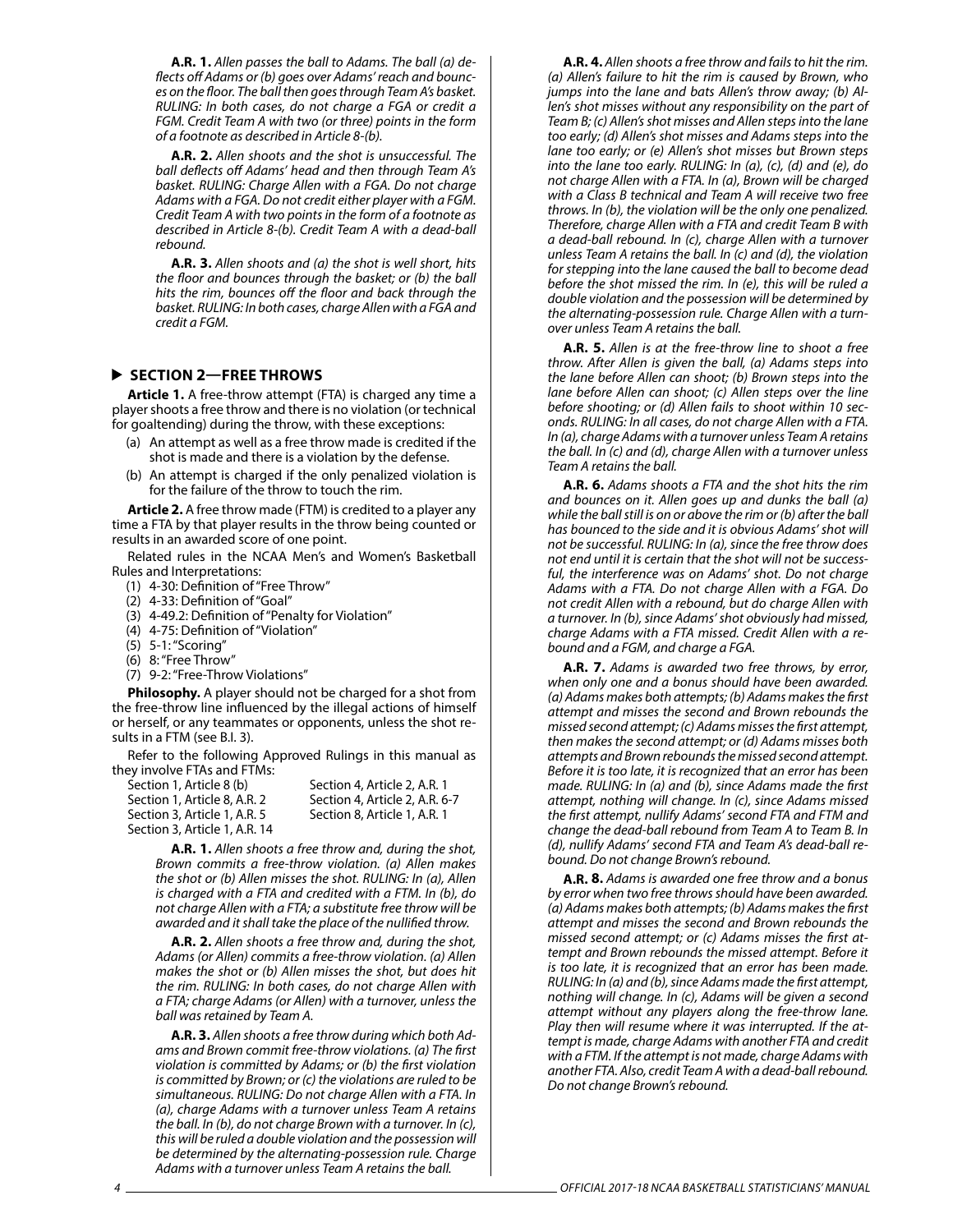#### **SECTION 3—REBOUNDS**

**Article 1.** A rebound is credited to a player or a team each time a FGA or FTA is not made. There are three kinds of rebounds:

- (a) An individual rebound (player rebound) is credited to a player who recovers a live ball that has missed scoring a goal (field goal or free throw). The recovery may be accomplished:
	- (1) By gaining control of the ball.
	- (2) By tipping or batting the ball in an attempt to score a goal.
	- (3) By tipping or batting the ball to a teammate so that the teammate or another teammate is the first to gain control.
	- (4) By retrieving a rebound simultaneously with an opposing player and having his or her own team be the first to be entitled to the ball.
	- (5) By blocking an opponent's shot and purposely batting the ball to a teammate who is the first to gain control.
- (b) A team rebound is credited to the team entitled to the ball for a throw-in if the ball has gone out of bounds after a missed goal but before there was player control. However, this does not include cases where the ball is out of bounds because it passes over the backboard or touches the supports or back of the backboard, the ceiling or overhead equipment or supports, unless the ball was touched by a player after the missed goal but before the ball was out of bounds.
- (c) A dead-ball rebound is credited whenever the ball is dead after a missed goal but before it meets the conditions for an individual or team rebound. It is credited as follows:
	- (1) To the team entitled to the ball for a throw-in or a free throw.
	- (2) To the team that shot the ball if the ball becomes dead due to the expiration of time or if the ball was shot after the expiration of time.
	- (3) To the team into whose basket a defensive player tips a missed shot.
	- (4) To the team into whose basket an offensive player deflects a missed shot without intent.
	- (5) To the team that first gains possession of the opening jump ball after a missed free throw awarded for a technical foul. (See Rule 8-4.5)
- (d) There is a distinction between team and dead-ball rebounds. There can be no team rebound unless the ball has gone out of bounds without a player first earning an individual rebound. If the ball becomes dead before it meets the requirement for either an individual or a team rebound, then a dead-ball rebound is credited (see Section 3, Article 1).

Why keep dead-ball rebounds? Because team rebounds reflect team rebounding ability, while dead-ball rebounds do not. In national rankings, individual and team rebounds are included, but dead-ball rebounds are not. Analysis of game statistics indicates that each—team and dead-ball rebounds—accounts for about five percent of a team's rebounds. Therefore, if dead-ball rebounds are counted as team rebounds, it could affect the national rankings.

Related rules in the NCAA Men's and Women's Basketball Rules and Interpretations:

- (1) 4-15: Definition of "Control—Player, Team"
- (2) 4-68: Definition of "Throw-in"
- (3) 4-71: Definition of "Try for Field Goal" and "Act of Shooting"
- (4) 6-1: "Periods—How Started"
- (5) 6-5: "Dead Ball" (6) 7-6: "Throw-in"
- 
- (7) 8-4: "Next Play"
- (8) 8-5: "Ball in Play When Free Throw Is Missed"

#### (9) 8-6: "Ball in Play After False Double Foul"

**Philosophy.** A player should be credited with a rebound only if the player earned that rebound before the ball was dead. What happened after the ball became dead and what would have happened had the ball not become dead might be different. The statistician should not attempt to decide what would have happened, but should decide only what did happen. However, if there is doubt about player control, the statistician may assume that there was control [see B.I. 2, B.I. 4 and Section 3, Article 1-(d)].

Refer to the following Approved Rulings in this manual as they involve rebounds:

Section 1, Article 2, A.R. 1-3 Section 1, Article 9, A.R. 2 Section 1, Article 2, A.R. 5-6 Section 2, Article 2, A.R. 4 Section 1, Article 2, A.R. 8-9 Section 2, Article 2, A.R. 6-8 Section 1, Article 4, A.R. 1-4 Section 4, Article 2, A.R. 1-2 Section 1, Article 7, A.R. 3 Section 4, Article 2, A.R. 26<br>Section 1, Article 8 (b) Section 5, A.R. 15 Section 1, Article 8 (b) Section 1, Article 8, A.R. 2 Section 7, A.R. 2-5 Section 1, Article 8, A.R. 5

Section 1, Article 5 Section 4, Article 2, A.R. 23-24

**A.R. 1.** *Allen shoots and misses a free throw and the ball becomes dead as soon as it is apparent that it will miss. (a) The free throw is to be followed by another free throw by Team A; (b) the free throw is to be followed by a throw-in by Team A; (c) the free throw is to be followed by a free throw by Team B; or (d) the free throw is to be followed by a throw-in by Team B. RULING: In all cases, the rebound is a dead-ball rebound. In (a) and (b), credit the rebound to Team A. In (c) and (d), credit the rebound to Team B.*

**A.R. 2.** *Adams shoots and misses the first free throw of a two-shot (or three-shot) foul or the second free throw of a three-shot foul. RULING: Credit Team A with a dead-ball rebound.*

**A.R. 3.** *Adams shoots and misses a free throw awarded for a technical foul on Team B. The ball then is awarded to Team A for a throw-in. RULING: Credit Team A with a deadball rebound.*

**A.R. 4.** *Allen shoots a free throw that misses the rim and the ball is awarded to Team B for a throw-in. RULING: Credit Team B with a dead-ball rebound.*

**A.R. 5.** *Adams is dribbling the ball and is fouled by Brown. This is Brown's fifth foul and Team B's ninth in the half. Brown argues with the referee and is charged with a technical foul. First, a designated player, Allen, is awarded two free throws without players occupying positions along the lane for the technical foul. Allen makes the first free throw and misses the second. Then Adams is awarded one free throw and a possible bonus free throw with players occupying positions along the lane. Adams makes the first free throw and misses the second. Benton rebounds the miss. RULING: Brown leaves the game with six fouls. Two fouls are added to Team A's total for the half to make a total of 10. Charge Allen with two FTAs and credit him with one FTM. Credit Team A with a dead-ball rebound. Charge Adams with two FTAs and credit him with one FTM. Credit Benton with an individual rebound.*

**A.R. 6.** *Allen attempts to tip a missed shot to Adams. (a) Allen is successful; (b) Allen is successful, but Adams fumbles after gaining control and the ball goes to Brown; (c) Benton is the first to gain control; or (d) no one gains control before the ball goes out of bounds. RULING: In (a) and (b), credit Allen with an individual rebound, but in (b), also charge Adams with a turnover. In (c), credit Benton with an individual rebound. In (d), credit a team rebound to the team awarded the ball for the throw-in.*

**A.R. 7.** *Allen shoots and the shot is blocked by Brown. (a) Benton gains control of the blocked shot; (b) Adams gains control of the blocked shot; (c) Adams and Benton retrieve the ball simultaneously and a held ball is called; or (d) the ball goes out of bounds before either team gains control. RULING: In (a), the statistician must decide which was most important, the block by Brown or the efforts of*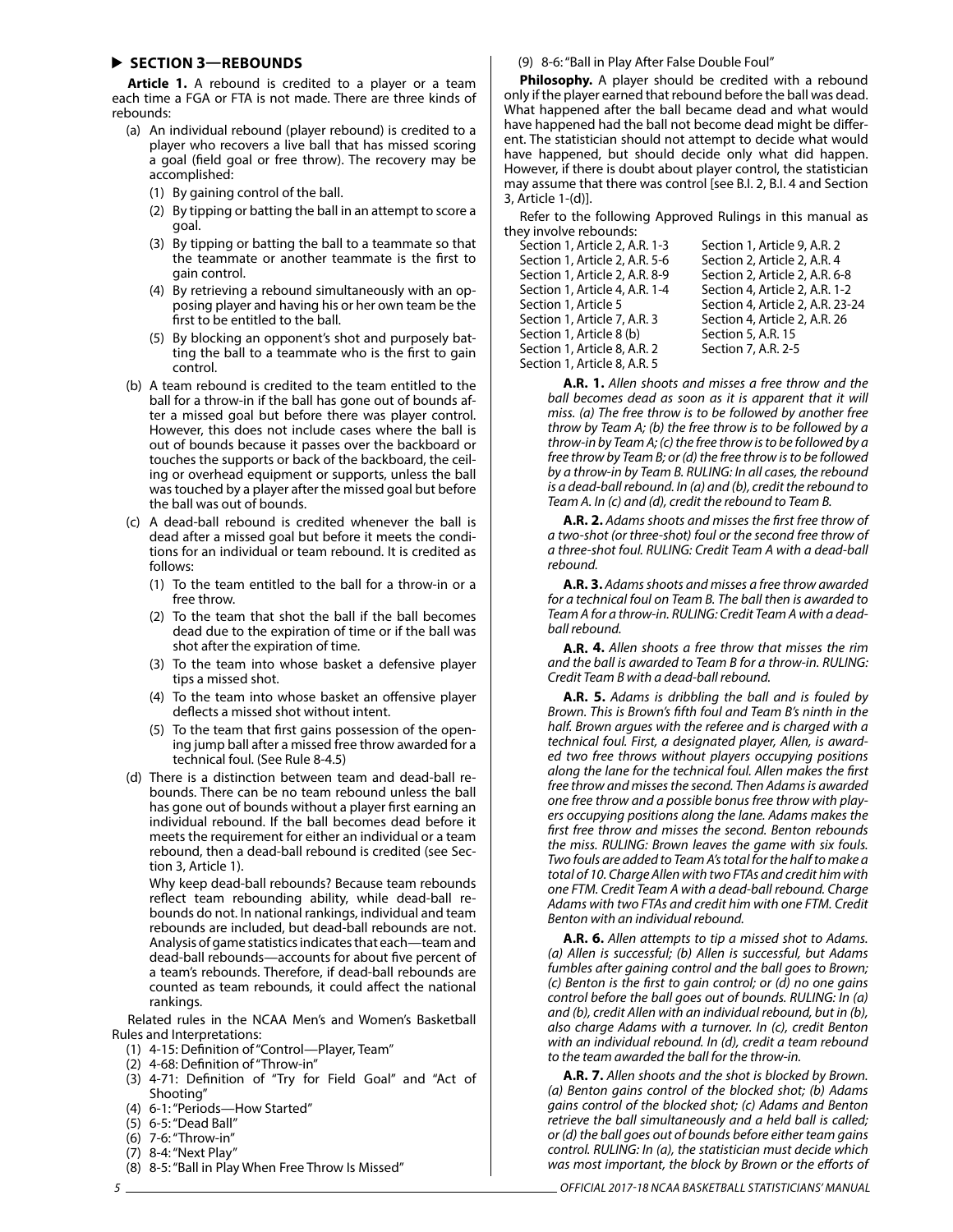*Benton to retrieve the blocked shot. If the statistician feels that the block by Brown was most important, credit Brown with an individual rebound. If the statistician feels that the efforts by Benton were most important, credit Benton with the individual rebound. In (b), credit Adams with an individual rebound. In (c), if Team A is awarded the ball for a throw-in, credit Adams with an individual rebound. If Team B is awarded the ball for a throw-in, credit either Brown or Benton with an individual rebound. In (d), credit a team rebound to the team awarded the ball for the throw-in. In all four cases, credit Brown with a blocked shot.*

**A.R. 8.** *Allen shoots and the shot is slightly deflected by Brown. The shot misses and is controlled by Benton. RUL-ING: The statistician must decide how much the deflection affected the rebound compared with the effort of Benton to get control. If it is decided that the deflection played the more important part, credit an individual rebound to Brown. If it is decided that the deflection was only incidental and that Benton's efforts played the more important part, credit Benton with an individual rebound. Either way, credit Brown with a blocked shot, unless the shot would have missed anyway and the deflection was not the cause of the miss.*

**A.R. 9.** *Adams shoots. The shot misses and is coming off the rim but has not been touched when Adler fouls Brown. RULING: Since the ball was dead before any individual rebound or team rebound could be credited, credit a dead-ball rebound to Team B, which will be awarded the ball for either a free throw or a throw-in.*

**A.R. 10.** *Allen shoots and misses. While the ball is in flight toward the basket, Allen is fouled by Brown. RULING: The foul caused the ball to become dead as soon as it was certain the shot would miss. Charge Allen with a FGA and credit Team A with a dead-ball rebound.*

**A.R. 11.** *A missed shot lodges on the basket support. RULING: Credit a dead-ball rebound to the team awarded the ball for a throw-in.*

**A.R. 12.** *Adams shoots and misses, and the ball bounces over the backboard. RULING: Credit Team B with a deadball rebound.*

**A.R. 13.** *Adams shoots and misses, and the ball is tipped by Allen into the back of the backboard. RULING: Credit Team B with a team rebound.*

**A.R. 14.** *Adams is fouled as time expires. (a) The officials rule that the foul occurred before the expiration of time. The clock is set back to 0.5 seconds. Adams is awarded two free throws with players occupying positions along the lane. Allen misses the first free throw and makes the second. (b) The officials rule that the foul occurred before the expiration of time. The clock is set back to 0.5 seconds. Adams is awarded two free throws with players occupying positions along the lane. Allen makes the first free throw and misses the second and the ball bounces off Adler out of bounds as time expires. (c) The officials rule that the foul occurred as time expired. Adams is awarded two free throws without players occupying positions along the lane; Allen misses the first free throw and makes the second. (d) The officials rule that the foul occurred as time expired. Adams is awarded two free throws without players occupying positions along the lane; Allen makes the first free throw and misses the second. RULING: In (a), (c) and (d), charge Allen with two FTAs and credit him with a FTM. Credit Team A with dead-ball rebound. In (b), charge Allen with two FTAs and credit him with a FTM. Credit Team B with a team rebound.*

**Article 2.** Sometimes there is doubt about whether a player has gained control of the ball before a certain act takes place. In such cases, the statistician should use the following guidelines.

(a) If the statistician feels there was a possibility of player control, then the play shall be treated as though there was player control.

(b) If the statistician feels there definitely was not a possibility of player control, then it shall be treated as though there was no player control.

**A.R. 1.** *A missed shot is retrieved (a) simultaneously by Allen and Brown or (b) by Allen, who gains control but then is tied up by Brown. RULING: In (a), credit an individual rebound to the player whose team is awarded the ball for a throw-in. In (b), credit Allen with an individual rebound. If Team A is awarded the ball for a throw-in, do nothing else. If Team B is awarded the ball for a throw-in, charge Allen with a turnover and credit Brown with a steal. If the statistician is in doubt about whether Allen and Brown retrieved the ball at the same time, assume that they did.*

**A.R. 2.** *Adams shoots and misses. Allen goes up to tip the ball and is fouled (a) before Allen can touch the ball; (b) as Allen touches the ball or (c) after Allen touches the ball and is in the tipping motion. RULING: In (a), credit Team A with a dead-ball rebound. In (c), Allen is credited with an individual rebound, but is not charged with a FGA unless Allen's tip is successful. In (b), if the statistician feels that Allen possibly had control when fouled, credit Allen with an individual rebound. If the statistician thinks that Allen definitely did not have control, then credit Team A with a dead-ball rebound.*

**A.R. 3.** *A missed shot comes off the rim and bounces along the floor. Adams is in position to pick up the ball when Brown fouls Allen (a) before Adams can touch the ball; (b) as Adams touches the ball or (c) after Adams gains control of the ball. RULING: In (a), credit Team A with a dead-ball rebound. In (c), credit Adams with an individual rebound. In (b), if the statistician thinks that Adams possibly had control when fouled, credit Adams with an individual rebound. If the statistician thinks that Adams definitely did not have control, then credit Team A with a dead-ball rebound.*

**A.R. 4.** *Benton's missed shot bounces along the floor. Adams is in a position to pick up the ball, but instead elects to block off Brown while the ball rolls out of bounds. RUL-ING: Credit Team A with a team rebound. While it is possible that Adams could have picked up the ball, he or she also could have fumbled the ball out of bounds or failed to pick up the ball in some other way. Since Allen did not actually gain control before the ball rolled out of bounds, an individual rebound cannot be credited.*

**A.R. 5.** *A missed shot comes off the rim and bounces along the floor. Adams is in a position to pick up the ball when Allen fouls Brown (a) before Adams can touch the ball; (b) as Adams touches the ball or (c) after Adams gains control of the ball. RULING: In (a), credit Team B with a dead-ball rebound. In (c), credit Adams with an individual rebound and charge Allen with a turnover. In (b), the actions of the officials will determine the ruling. If Adams had gained control, then the foul by Allen will be a playercontrol foul. In this case, credit Adams with an individual rebound and charge Allen with a turnover. If Adams had not gained control, then the foul by Allen will not be a player-control foul. Therefore, credit Team B with a deadball rebound.*

*6 OFFICIAL 2017-18 NCAA BASKETBALL STATISTICIANS' MANUAL* **A.R. 6.** *A missed shot comes off the rim and bounces along the floor. Adler is in position to pick up the ball, but Benton gains control. However, Benton fouls Adler (a) before either can touch the ball; (b) as Benton is the first to touch the ball; (c) after Benton is first to gain control of the ball or (d) after Adler is first to touch the ball. RULING: In (a), the ball became dead when the foul was committed. Credit Team A with a dead-ball rebound. In (b), if Benton gained control before the foul, the official will have indicated that the foul was a player-control foul and Benton would be credited with an individual rebound and charged with a turnover. If there is no indication of player control, then credit Team A with a dead-ball rebound. In (c), credit Benton with an individual rebound and charge him or her with a turnover. In (d), if the statistician thinks that Adler possibly had control before the foul, credit Adler*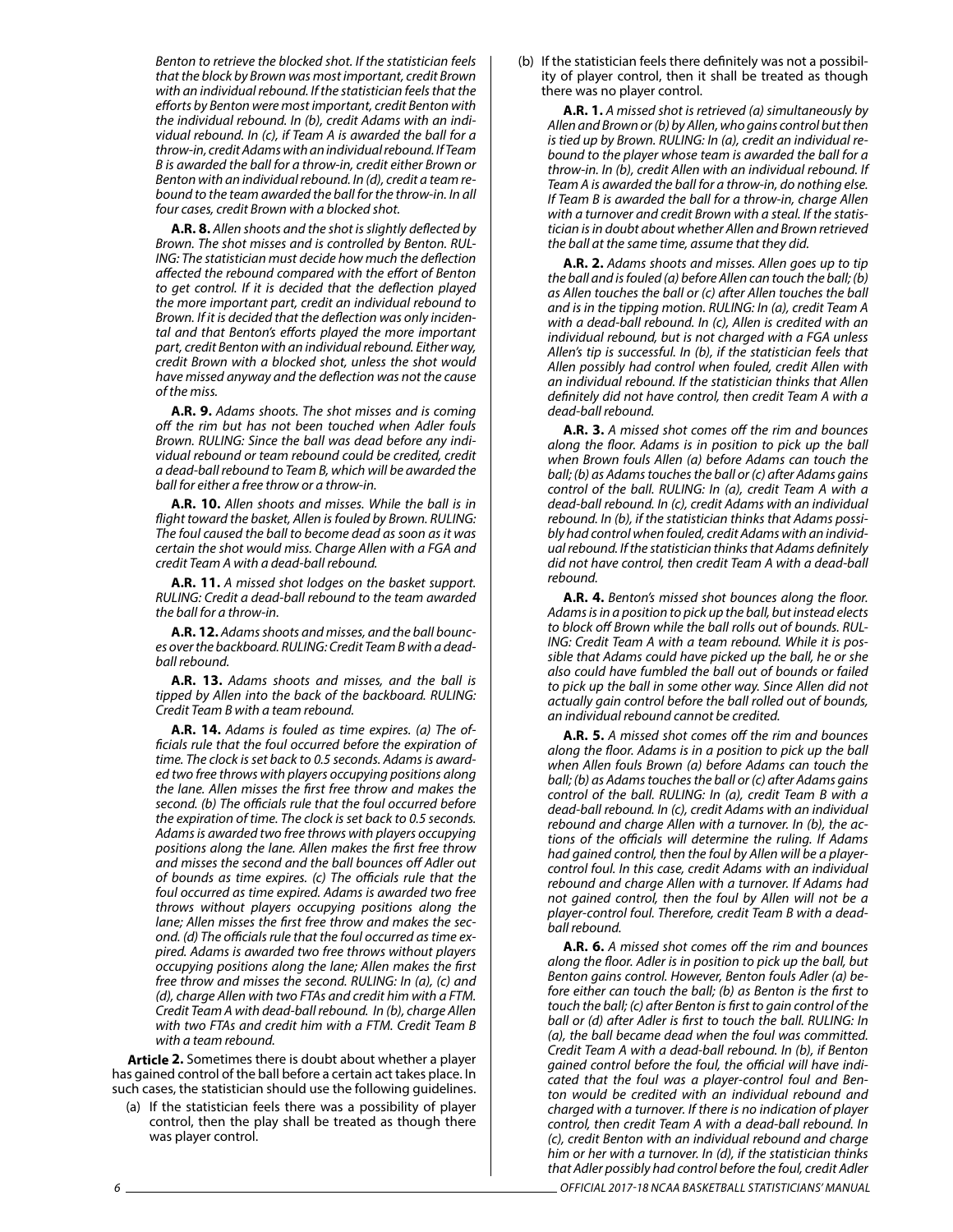*with an individual rebound. If the statistician thinks that Adler definitely did not have control, credit Team A with a dead-ball rebound.*

**A.R. 7.** *Brown is about to catch a missed attempt when Adams bats the ball out of bounds (a) before Brown can touch the ball; (b) as Brown touches the ball or (c) after Brown gains control of the ball. RULING: In (a), credit Team B with a team rebound. In (b), if the statistician thinks that Brown possibly had control, credit Brown with an individual rebound. If the statistician thinks that Brown definitely did not have control, credit Team B with a team rebound. In (c), credit Brown with an individual rebound.*

**A.R. 8.** *Brown shoots a FGA near the end of the period. The shot misses and time expires (a) while the shot still is in flight; (b) as the ball is touched by Adams; (c) after Adams has gained control or (d) as Adams and Benton simultaneously retrieve the ball, causing a held ball. RULING: In (a), credit Team B with a dead-ball rebound. In (b), if the statistician thinks that Adams possibly had control when time expired, credit Adams with an individual rebound. If the statistician thinks that Adams definitely did not have control, credit Team B with a dead-ball rebound. In (c), credit Adams with an individual rebound. In (d), if Team A is entitled to the ball under the alternating-possession process, credit Adams with an individual rebound. If Team B is entitled to the ball, credit Benton with an individual rebound. This holds whether or not the ball is actually awarded out of bounds during the period.*

*Note: A properly completed box score should balance. To make this determination, the statistician should add the total number of individual, team and dead-ball rebounds for both teams. This number should equal the total number of missed shots (field and free) for both teams. For further information, see the last page under the Statistics Accuracy Check.*

#### **SECTION 4—TURNOVERS**

**Article 1.** A turnover occurs when a team, after gaining control of the ball or having been entitled to the ball, does not produce a try for goal (field or free) that would count if it goes in before the opponent either gains control of the ball, is entitled to the ball or scores a goal. (Exception: If the failure to produce a field-goal attempt is due to the expiration of time at the end of the half, game or overtime, then no turnover is charged.)

If a single player is judged to be primarily responsible for the turnover, that player is charged with the turnover.

If no single player can be judged to be primarily responsible, or if the responsibility rests with anyone not a player, then the team is charged with the turnover.

*Note: The word "player" refers to one of the five or fewer members of a team's personnel who are legally on the playing court.*

**Article 2.** The use of the term "entitled to" is to indicate that the team about to attempt either a throw-in or a free throw need not actually have the ball before it can be charged with a turnover. A team is entitled to the ball as soon as the ball is dead:

- (a) After a goal (field or free) that is to be followed by either a throw-in or a free throw by that team; or
- (b) For any other reason and the ball is to be awarded to that team for either a throw-in or a free throw.

*Note: If it is not obvious that a team is entitled to the ball when it commits a violation or foul, do not charge that team with a turnover.*

Related rules in the NCAA Men's and Women's Basketball Rules and Interpretations:

- (1) 3-1: Definition of "The Team"
- (2) 3-4: "Substitutions"
- (3) 4-15: Definition of "Control—Player, Team"
- (4) 4-29: Definition of "Foul"
- (5) 4-30: Definition of "Free Throw"
- (6) 4-37: Definition of "Held Ball"
- (7) 4-49: Definition of "Penalty"

(8) 4-68: Definition of "Throw-in/Thrower-in"

- (9) 4-71: Definition of "Try for Goal" and "Act of Shooting"
- (10) 4-75: Definition of "Violation"
- (11) 6-1: "Periods—How Started"
- (12) 6-5: "Dead Ball"
- (13) 7-4: "Ball Awarded Out of Bounds"
- (14) 7-6: "Throw-in"
- (15) 8-3: "10-Second Limit"
- (16) 8-4: "Next Play"
- (17) 8-5: "Ball in Play When Free Throw Is Missed"
- (18) 8-6: "Ball in Play After False Double Foul"
- (19) 9: "Violations and Penalties"
- (20) 10: "Fouls and Penalties"

**Philosophy.** The purpose of a turnover is to reflect statistically the times in which a team was given the ball and should have gotten some kind of shot but, before it could get any kind of shot, made some type of mistake that turned the ball over to the opponent.

A turnover can only be charged against the offense; that is, the team with the ball. A team becomes the team with the ball when it has control (including during free throws) or is entitled to the ball for either a throw-in or a free throw.

There will be some errors that will not result in the charging of a turnover because they did not involve the turning of the ball over to the opponent. Errors that occur at approximately the same time a team becomes entitled to the ball should not be considered turnovers. The team should have time to realize it has the ball before being charged with turnovers.

Refer to the following Approved Rulings in this manual as they involve turnovers:

| Section 1, Article 2, A.R. 1-3 | Section 3, Article 1, A.R. 6   |
|--------------------------------|--------------------------------|
| Section 1, Article 2, A.R. 5-9 | Section 3, Article 2, A.R. 1   |
| Section 1, Article 4, A.R. 2   | Section 3, Article 2, A.R. 5-6 |
| Section 1. Article 4. A.R. 4-5 | Section 6, A.R. 1-12           |
| Section 1. Article 7. A.R. 1   | Section 7, A.R. 2-4            |
| Section 1, Article 8 (d)       | Section 8, A.R. 2              |
| Section 1, Article 8, A.R. 4-5 | Section 9, Article 3, A.R. 1   |
| Section 2, Article 2, A.R. 2-6 |                                |
|                                |                                |

**A.R. 1***. Before the opening tip, Team A is charged with a Class B technical foul for failing to supply the scorers with a list of starters. Brown is awarded two free throws. He misses both, and Team A gains possession after the subsequent jump ball. RULING: Since there was no team control before the free throws, there is no turnover. Charge Brown with two FTAs and credit Team B and Team A with deadball rebounds.*

**A.R. 2.** *Adams shoots and misses, and the ball is rebounded by Allen. Allen attempts to pass the ball to Adler but makes a bad pass and the ball goes out of bounds. RULING: Since control began when Allen gained the rebound, charge him or her with a turnover.*

**A.R. 3.** *Team A scores a field goal. Before any player from Team B touches the ball, Brown draws a technical foul. RULING: Since Team A will be awarded two free throws for the technical, charge Brown with a turnover.*

**A.R. 4.** *Team A has the ball in bounds. Adams double dribbles and the official indicates the violation. Before any player from Team B is handed the ball, Benton enters the game wearing the same number as Brown. RULING: Since Team A will be awarded two free throws for a Class B technical, charge Team B with a turnover. Also charge Adams with a turnover.*

**A.R. 5.** *Adams shoots and makes a FGA. Adams is fouled by Brown after the ball clearly is in flight. It is (a) obviously before the shot is made; (b) obviously after the shot is made or (c) at approximately the same time as the shot is made. RULING: In all cases, charge Adams with a FGA and credit a FGM. In (a), do not charge Brown with a turnover. Team B never was entitled to the ball. In (b), charge Brown with a turnover. This could be a flagrant or contact dead ball technical foul since the ball is dead after the FGM. In (c), do not charge Brown with a turnover.*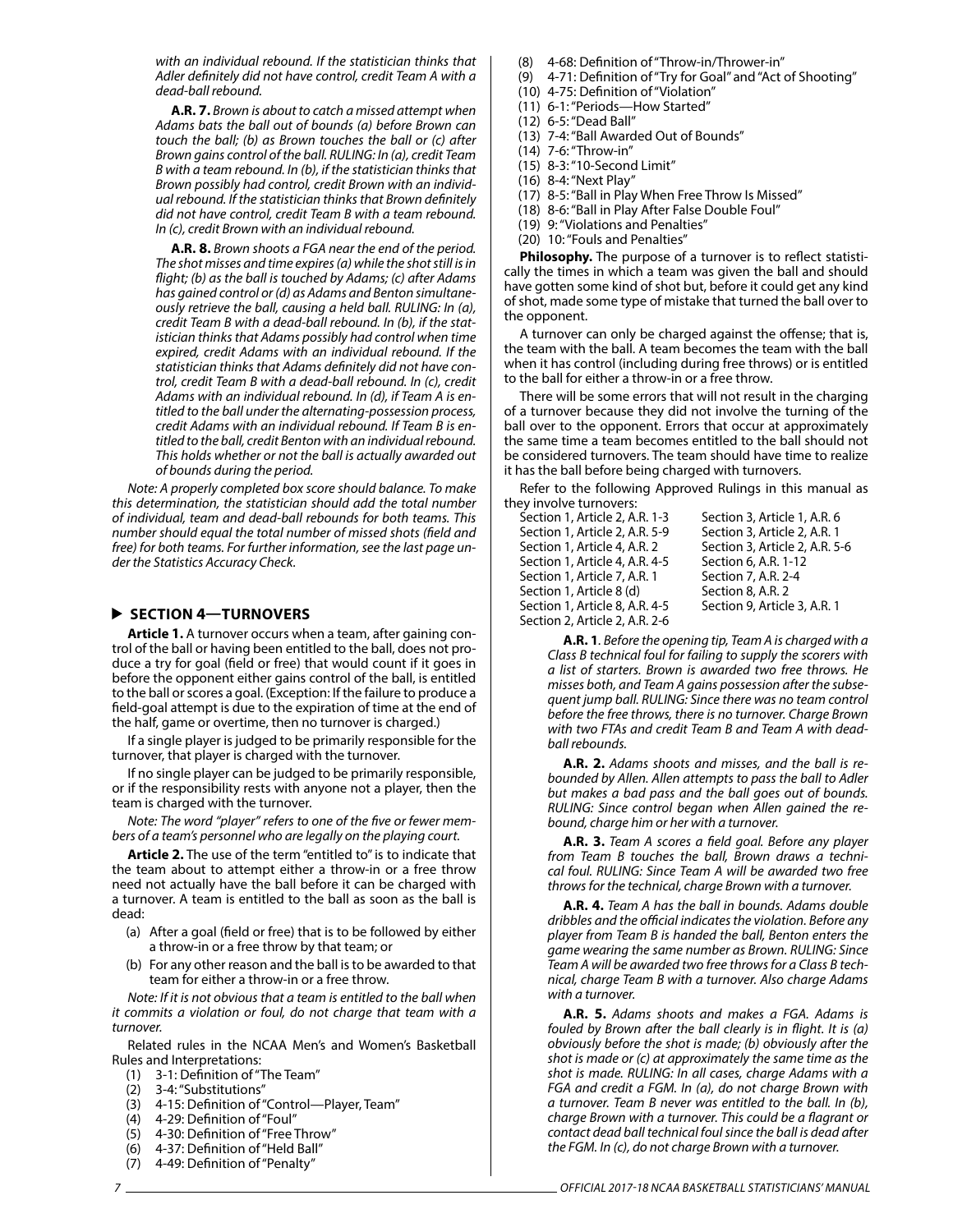**A.R. 6.** *Adams is shooting a free throw on a one-shot foul. Allen commits a lane violation and Team B is awarded the ball for a throw-in. RULING: Charge Allen with a turnover. Do not charge Adams with a FTA.*

**A.R. 7.** *Adams is shooting the (a) first free throw or (b) the second free throw of a two-shot foul. Allen commits a lane violation. In (a), Adams still is allowed to shoot the second free throw. In (b), Team B is awarded the ball for a throw-in. RULING: In (a), do not charge Allen with a turnover since his or her team retained control for the second free throw. Do not charge Adams with a FTA. In (b), charge Allen with a turnover. Do not charge Adams with a FTA.*

**A.R. 8.** *Adams is shooting a free throw. At approximately the time the ball goes through the basket, Brown contacts Allen. RULING: The ball becomes dead when the throw is made. The contact shall be ignored if it is after the free throw unless it is flagrant or a contact dead ball technical foul. If a common foul is called, then the contact was before the free throw was made. If a flagrant or contact dead ball technical foul is called after the free throw was made, then charge Brown with a turnover.*

**A.R. 9.** *Team A is in control of the ball. Adams and Brown collide, and both are charged with fouls. RULING: Team A will be awarded the ball for a throw-in. There is no turnover.*

**A.R. 10.** *Adams has control of the ball and is tied up by Brown. (a) Team A is awarded the ball for a throw-in or (b) Team B is awarded the ball for a throw-in. RULING: In (a), there is no turnover. In (b), charge Adams with a turnover and credit Brown with a steal.*

**A.R. 11.** *Team A is in control of the ball when Allen is charged with a technical foul. Team B shoots two free throws and Team A is awarded the ball for a throw-in. RUL-ING: Since Team B is awarded two free throws for the technical, charge Allen with a turnover.*

**A.R. 12.** *Team A is in control of the ball or is entitled to it when someone other than a uniformed team member on the bench of Team A is charged with a technical foul. Team B shoots two free throws and Team A is awarded the ball for a throw-in. RULING: Since Team B is awarded two free throws for the technical, charge Team A with a turnover. Since the person charged is not a "player," charge the turnover to the team, not a player. (On the box score, the turnover should appear on the line used for reporting team rebounds, but in the column for turnovers.)*

**A.R. 13.** *Team A is in control of the ball or is entitled to it when it is discovered that Team A has six uniformed team members on the floor (a Class B technical foul). Team B shoots two free throws and Team A is awarded the ball for a throw-in. RULING: Since Team B is awarded two free throws for the technical, charge Team A with a turnover. The statistician must decide to whom to charge the turnover. If it is decided that there is no specific player responsible, then the turnover is charged to the team, not a player. (On the box score, the turnover should appear on the line used for reporting team rebounds, but in the column for turnovers.)*

**A.R. 14.** *Adams is in control of the ball and is tied up by Brown. Team A is awarded the ball for a throw-in. Before the throw-in takes place; (a) Allen is charged with a technical foul, Team B shoots two free throws and Team A is awarded the ball for a throw-in; or (b) Benton is charged with a technical foul, Team A shoots two free throws and Team A is awarded the ball for a throw-in. RULING: In (a), since Team B is awarded two free throws for the technical, charge Allen with a turnover. Since Team A was awarded the ball do not charge Adams with a turnover in either case. In (b), do not charge Benton with a turnover.*

**A.R. 15.** *Adams is in control of the ball and is tied up by Brown. Team B is awarded the ball for a throw-in. Before the throw-in takes place; (a) Allen is charged with a technical foul, Team B shoots two free throws and Team B is awarded the ball for a throw-in; or (b) Benton is charged*  *with a technical foul, Team A shoots two free throws and Team B is awarded the ball for a throw-in. RULING: Since Team B was awarded the ball, charge Adams with a turnover and credit Brown with a steal in both (a) and (b). Additionally, in (b), since Team A is awarded two free throws for the technical, charge Benton with a turnover.*

**A.R. 16.** *Team A (a) fails to get the ball into front court in the allotted 10 seconds (men); (b) fails to get off a shot in the allotted time on the shot clock or (c) fails to release in the allotted five seconds during a throw-in. RULING: In all three cases, there is a turnover. If the statistician thinks there is one player who is primarily responsible, charge that player with the turnover. If the statistician thinks that more than one player was responsible, charge Team A with the turnover.*

**A.R. 17.** *Adams has the ball out of bounds for a throwin and (a) his or her pass to Allen is intercepted by Brown or (b) Adler fouls Benton. RULING: In (a), charge Adams with a turnover and credit Brown with a steal. In (b), charge Adler with a turnover.*

**A.R. 18.** *Adams is in control of the ball when it is batted away by Brown. While it is loose on the floor, Allen commits a foul and the ball is awarded to Team B. RULING: The statistician must decide to whom to charge the turnover. If the reason for the foul by Allen was that he or she was trying to recover the loose ball, then the turnover probably should be charged to Adams for creating the situation. But if the foul was not related to the losing of control by Adams, then charge the turnover to Allen. In either case, do not credit Brown with a steal.*

**A.R. 19.** *Adams is in control of the ball when (a) Adams travels with the ball; (b) Adams double dribbles; (c) Adams throws the ball from front court into back court; (d) Adams dribbles from front court into back court; (e) Adams commits a player-control foul or (f) Allen commits a foul. RULING: In (a), (b), (c), (d) and (e), charge Adams with a turnover. In (f), charge Allen with a turnover.*

**A.R. 20.** *Team A is in control of the ball. Adams passes to Allen and then Adams fouls Brown (a) before the pass is in flight or (b) after the pass is in flight. RULING: In both cases, charge Adams with a turnover.*

**A.R. 21.** *Team A is in control of the ball. Adams passes the ball to Allen but the pass is thrown in such a manner that, in order to catch it, Allen charges into Brown. RULING: Charge Adams with a turnover.*

**A.R. 22.** *Adams has control of the ball and then loses control or makes a bad pass. Allen attempts to save the ball from going out of bounds and (a) is not successful; (b) saves the ball by throwing it back into play and straight to Brown; (c) saves the ball by throwing it back into play and Brown's aggressive action causes Brown to recover the ball or (d) gains control of the ball but as momentum carries Allen out of bounds he or she throws a pass to Adams that is intercepted by Brown's aggressive action. RULING: In (a) and (b), charge Adams with a turnover. In (c), charge Adams with a turnover and credit Brown with a steal. In (d), charge Allen with a turnover and credit Brown with a steal.*

**A.R. 23.** *Adams (a) goes up to shoot with the ball and dunks it or (b) dunks a rebound that still is on the rim. RUL-ING: In (a), charge Adams with a FGA and credit with a FGM. In (b), charge Adams with a turnover, but not with a FGA.*

**A.R. 24.** *(This also appears in Section 7, A.R. 2.) Adams is in the act of shooting. Brown knocks away the ball (a) after the ball clearly is in flight; (b) just as the ball is leaving Adams' hand; (c) as Adams' shooting hand is moving toward the basket in the shooting position; (d) before Adams' shooting hand is moving toward the basket and Team A gains control; or (e) before Adams' shooting hand is moving toward the basket and Team B gains control. RULING: In (a), (b) and (c), charge Adams with a FGA, credit Brown with a blocked shot and give an individual rebound to whoever recovered the ball. In (d), nothing is charged.* 

*8 OFFICIAL 2017-18 NCAA BASKETBALL STATISTICIANS' MANUAL*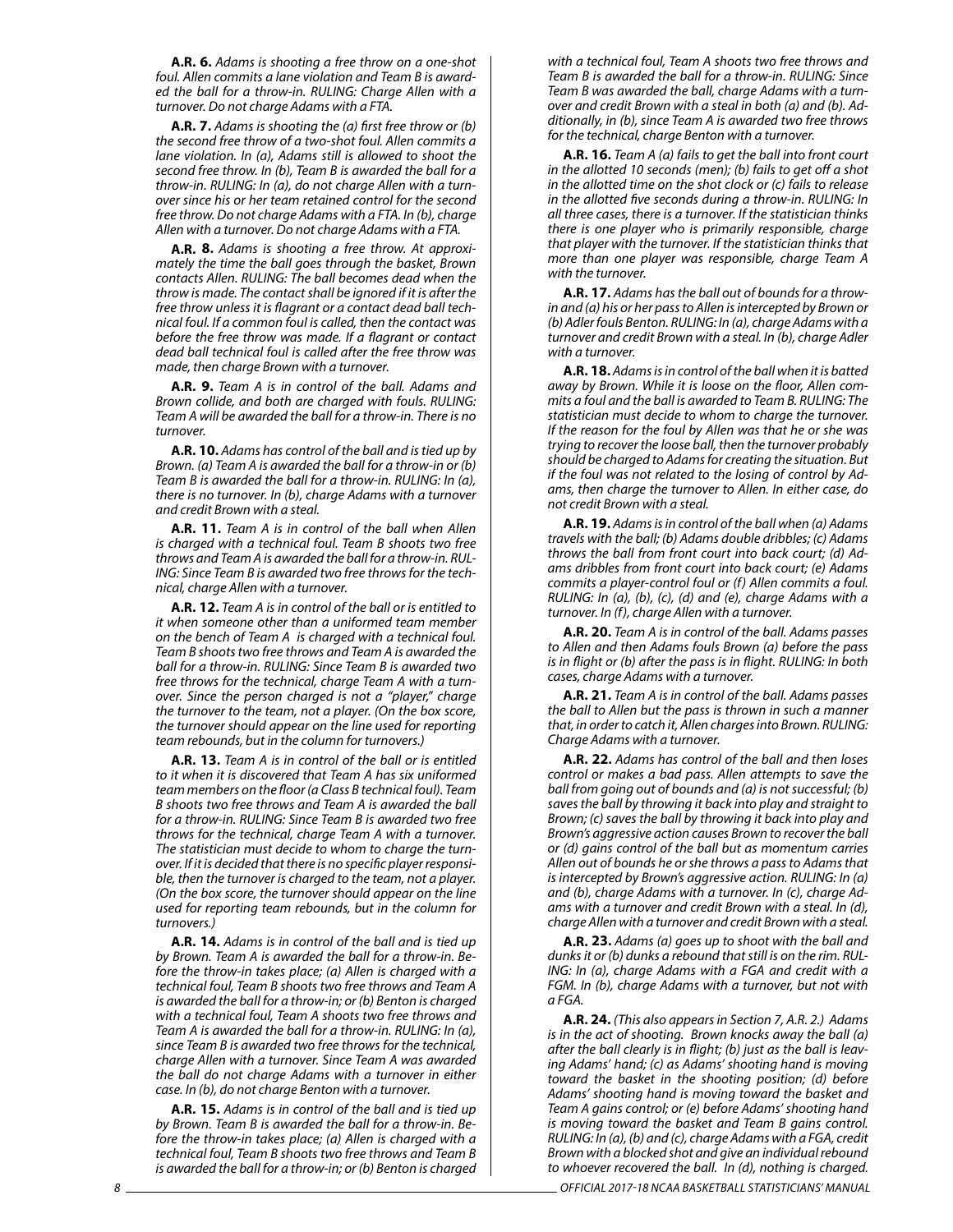*In (e), charge Adams with a turnover and credit Brown with a steal.*

**A.R. 25.** *Adams is holding the ball out of bounds and is attempting to make a throw-in. Brown fouls Allen for the third foul of the period against Team B. Team A is awarded the ball out of bounds. Adams again is attempting to make a throw-in, but Adler fouls Benton for the (a) second; or (b) ninth foul of the period against Team A, resulting in a false double foul. Since there is team control by Team A, Team B is awarded the ball out of bounds for a throw-in. RULING: In (a) and (b), charge Adler with a turnover.*

**A.R. 26.** *Adams is holding the ball out of bounds and is attempting to make a throw-in. Brown fouls Allen for the eighth foul of the period against Team B. Allen makes the free throw and the bonus throw. Brown takes the ball out of bounds for the throw-in. While Brown is attempting to make the throw-in, (a) Adler fouls Benton or (b) Adler crosses over the end line and fouls Brown, either of which is the second foul of the period against Team A. A false double foul is the result. In (a), Team B is awarded the ball for a throw-in. In (b), the foul is a contact dead ball technical foul and Brown is awarded two free throws and misses both. RULING: In both cases, do not charge anyone with a turnover. In (b), credit Team B with two dead-ball rebounds.*

**A.R. 27.** *Adams is holding the ball out of bounds and is attempting to make a throw-in. Brown fouls Allen for the eighth foul of the period against Team B. Allen makes the free throw and the bonus throw. Brown takes the ball out of bounds for the throw-in. While Brown is attempting to make the throw-in, Adler fouls Benton for the ninth foul of the period against Team A, resulting in a false double foul. Benton makes the free throw and the bonus. Team A is awarded the ball for a throw-in. RULING: Do not charge anyone with a turnover.*

**A.R. 28.** *Adams is holding the ball out of bounds and is attempting to make a throw-in. Allen fouls Brown for the (a) third; or (b) eighth foul of the period against Team A. Since there is team control by Team A, Team B is awarded the ball out of bounds. Brown takes the ball out of bounds for the throw-in. While Brown is attempting to make a throw-in, Benton fouls Adler for the (c) second; or (d) ninth foul of the period against Team B, resulting in a false double foul. Since there is team control by Team B, Team A is awarded the ball out of bounds for a throw-in. RULING: In (a) and (b), charge Allen with a turnover. In (c) and (d), charge Benton with a turnover.*

**A.R. 29.** *Adams is holding the ball out of bounds and is attempting to make a throw-in. However, the inbounds pass (a) lodges on the rim; (b) comes to rest on the flange of the basket; or (c) goes through the basket. RULING: In all cases, this is a violation and Team B will be awarded the ball. Charge Adams with a turnover, but no field-goal attempt. In (c), the basket does not count, so no field goal made or attempted should be charged.*

**A.R. 30.** *Adams is holding the ball out of bounds and is attempting to make a throw-in. Adams throws the ball in and before the pass is controlled by an inbounds player, Allen and Benton collide and both are charged with personal fouls. This is a double foul and Team A was in control, so Team A is awarded the ball for a throw-in. RULING: There is no turnover.*

#### **SECTION 5—ASSISTS**

A player is credited with an assist when the player makes, in the judgment of the statistician, the principal pass contributing directly to a field goal (or an awarded score of two or three points). Only one assist is to be credited on any field goal and only when the pass was a major part of the play. The same player cannot be credited with an assist and a field goal made on the same possession.

Such a pass should be either (a) a pass that finds a player free after he or she has maneuvered without the ball for a positional advantage, or (b) a pass that gives the receiving player a positional advantage he or she otherwise would not have had.

**Philosophy.** An assist should be more than a routine pass that just happens to be followed by a field goal. It should be a conscious effort to find the open player or to help a player work free. There should not be a limit on the number of dribbles by the receiver. It is not even necessary that the assist be given on the last pass. There is no restraint on the distance or type of shot made, for these are not the crucial factors in determining whether an assist should be credited.

> **A.R. 1.** *Adams passes to Allen who is breaking for the basket and Allen shoots and scores. (a) Allen was free when he or she got the pass; (b) Allen was well guarded and had to make a move to get free; or (c) Allen was guarded but had no problem getting the shot off. RULING: In (a), credit Adams with an assist. In (b), do not credit Adams with an assist. In (c), it will be a matter for the statistician to decide the relative importance of the pass. If the statistician thinks that the pass gave the shooter enough advantage to shoot, then an assist should be credited to Adams.*

> **A.R. 2.** *Adams passes to Allen, who (a) in the same motion with which Allen receives the pass shoots a hook shot and scores or (b) turns around and falls away as he or she shoots and scores. RULING: In (a), credit Adams with an assist. In (b), since it appears that Allen had to make quite a move to work free, do not credit Adams with an assist.*

> **A.R. 3.** *Adams lobs the ball to Allen, who catches it and shoots while still in the air and scores. RULING: Credit Adams with an assist.*

> **A.R. 4.** *(a) Adams throws a long inbounds pass or (b) takes a rebound off the defensive board and throws a long outlet pass to Allen, who shoots and scores. RULING: In both instances, unless Allen had to make a move to get free after catching the pass, credit Adams with an assist.*

> **A.R. 5.** *Adams passes to Allen, who is about 20 feet from the basket. Allen immediately shoots and scores. RULING: This probably is the toughest decision involving assists. If Adams found Allen unguarded, Adams probably should get the assist. If the ball merely was being passed around in hopes of finding a way to penetrate the defense and Allen merely decided to shoot, then no assist should be credited.*

> **A.R. 6.** *On an inbounds play under the basket, Adams passes to Allen who is in the area of the free-throw circle behind a double screen. Allen shoots and scores. RULING: Credit Adams with an assist.*

> **A.R. 7.** *Adams dribbles into the lane and draws the defense to him or her. Adams then hits Allen with the pass. Allen is open, shoots and scores. RULING: Credit Adams with an assist.*

> **A.R. 8.** *Adams dribbles to the free-throw line, turns away from the basket and flips the ball to Allen while at the same time setting a screen for Allen. Allen now is open, shoots and scores. RULING: Credit Adams with an assist.*

> **A.R. 9.** *Adams passes to Allen in a situation that normally would warrant an assist but does not produce a field goal because (a) there is defensive goaltending or defensive basket interference; (b) Allen is fouled in the act of shooting; or (c) Allen travels, fumbles the pass out of bounds or has the shot blocked. RULING: In (a), there will be an awarded score, so credit Adams with an assist. In (b) and (c), no assist will be awarded.*

> **A.R. 10.** *After taking a rebound off the defensive board, Adams passes quickly to Allen at the division (that is, midcourt) line. (a) Allen is open but passes to Adler, who scores an uncontested layup; (b) Allen is open but passes back to Adams, who had broken to the basket immediately after the first pass and receives Allen's pass to score the uncontested layup; (c) Allen is covered and passes to Adler, who scores an uncontested layup; or (d) Allen is covered and*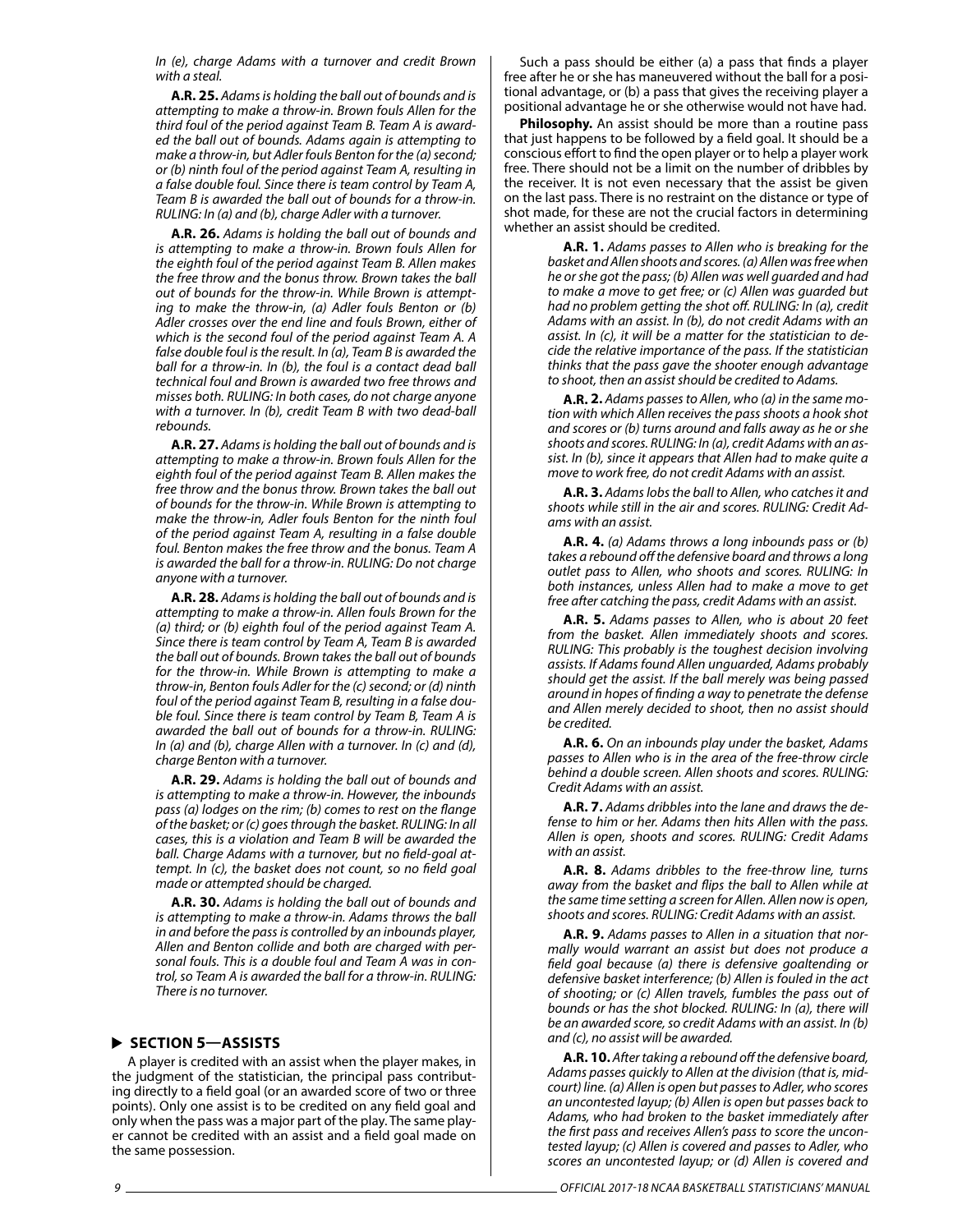*passes to Adler, who returns the ball to Allen, who then scores having lost his or her defensive man after the pass to Adler. RULING: In (a), credit Adams with an assist. In (b) and (c), credit Allen with an assist. In (d), credit Adler with an assist.*

**A.R. 11.** *Adams goes up to either shoot or pass. The ball goes straight up and is caught by Allen, who is open and scores. RULING: No assist is credited.*

**A.R. 12.** *Adams passes to Allen. The ball is deflected and is caught by Adler who is open for a layup. RULING: No assist is credited.*

**A.R. 13.** *In a jump-ball situation, Adams controls the tip to Allen, who is open for a layup. RULING: If it is evident that Adams had sufficient control and intended to tip the ball to Allen, then credit Adams with an assist.*

**A.R. 14.** *Adams passes the length of the court to Allen who is open far behind the defense. Allen shoots a layup and misses, but immediately rebounds and makes a follow-up shot before any of the defensive players get close. RULING: Credit Adams with an assist.*

**A.R.15.** *Adams throws a pass to himself or herself off the backboard, then shoots and makes the basket. RUL-ING: Credit Adams with a FGA and FGM, but no assist or rebound.*

*Note: While a fair amount of latitude exists in deciding whether to award an assist, an attempt has been made to achieve some level of consistency. It is impossible to specify how many assists should be given during a game. However, from game analysis, about 50-60 percent of a team's field goals involve the crediting of an assist. This is only an average figure; individual games and individual teams may vary considerably and may not fall within this range. The style of play of the teams involved will have a bearing on the number of assists credited. If a play-by-play is available, check it to determine what types of shots were made. Chances are, these factors will help you decide whether you are correctly awarding assists.*

*It is strongly recommended that the same member of the crew of statisticians be responsible for keeping assists for both teams and that this person's duties other than keeping assists not be so great as to hamper the keeping of assists. By having the same person keep assists for both teams, the differences of opinion that exist in borderline cases will not affect the balance between the two teams.*

#### **SECTION 6—STEALS**

A steal is credited to a player when the player's positive, aggressive action(s), which includes contact with the ball, causes a turnover by an opponent. This may be accomplished by:

- (a) Taking the ball away from an opponent in control of the ball.
- (b) Getting a hand on the ball in control by an opponent and causing a held ball to be called, and having his or her team be awarded the ball for a throw-in.
- (c) Batting a ball in control by an opponent to a teammate.
- (d) Batting a ball in control by an opponent away from and off the opponent and out of bounds.
- (e) Intercepting an opponent's pass.
- (f) Deflecting an opponent's pass to a teammate.
- (g) Deflecting an opponent's pass away from and off an opponent and out of bounds.

Related rules in the NCAA Men's and Women's Basketball Rules and Interpretations:

- (1) 4-15: Definition of "Control—Player, Team"
- (2) 4-37: Definition of "Held Ball"
- (3) 4-48: Definition of "Pass"
- (4) 7-1: "Out of Bounds—Player, Ball"

**Philosophy.** To earn a steal, the defensive player should be the initiator of the action causing the turnover, not just the benefactor. The steal should be a take-away, not just a recovery

and not just a forced error.

Refer to the following Approved Rulings in this manual as they involve steals:

| Section 1, Article 2, A.R. 8-9 | S |
|--------------------------------|---|
| Section 1. Article 8. A.R. 4   | S |
| Section 3. Article 2. A.R. 1   | S |
| Section 4, Article 2, A.R. 10  | S |
| Section 4, Article 2, A.R. 15  |   |

ection 4, Article 2, A.R. 17-18 ection 4, Article 2, A.R. 22 ection 4, Article 2, A.R. 24 ection 7, A.R. 2-3,

**A.R. 1.** *Allen is holding or dribbling the ball when Brown takes the ball away. RULING: Charge Allen with a turnover and credit Brown with a steal.*

**A.R. 2.** *Allen is dribbling the ball when Brown bats it away to Benton. RULING: Charge Allen with a turnover and credit Brown with a steal.*

**A.R. 3.** *Allen is dribbling the ball when Brown bats the ball away off Allen, sending the ball out of bounds. RUL-ING: Charge Allen with a turnover and credit Brown with a steal.*

**A.R. 4.** *Allen passes the ball to Adams. (a) Brown cuts in front of Adams and intercepts the pass; (b) the pass is overthrown and goes right to Brown; (c) Brown is running beside Adams step-for-step and the ball goes right to Brown; (d) the pass is juggled slightly by Adams and Brown reaches in and takes the ball away from Adams; or (e) the pass is too high for Adams and he or she barely touches it as it goes over Adams' head to Brown. RULING: In (a), (b), (c) and (e), charge Allen with a turnover. In (d), charge Adams with a turnover. In (a), (c) and (d), credit Brown with a steal.*

**A.R. 5.** *Allen passes the ball to Adams. (a) Brown deflects the pass and it is easily picked up by Benton; (b) Brown tips the pass and Benton cuts in front of Adams to intercept or (c) Brown deflects the pass and Benton gains control of the ball after a scramble with Adams. RULING: In all cases, charge Allen with a turnover. In (a), credit Brown with a steal. In (b), credit Benton with a steal. In (c), the statistician will have to decide who played the most important part in the steal. If the deflection was not great and Benton had to struggle, then Benton should receive credit. If the deflection was significant, then credit Brown. If there is doubt, credit the steal to the player who made the initial deflection, in this case Brown.*

**A.R. 6.** *Allen passes the ball to Adams. (a) Brown knocks the ball back at Allen so that it rebounds off Allen out of bounds or (b) Brown knocks the ball down so that it rebounds off Adler out of bounds. RULING: In both cases, charge Allen with a turnover and credit Brown with a steal.*

**A.R. 7.** *Allen is dribbling when he or she mishandles the ball and it bounces toward Brown, who recovers it. RUL-ING: Charge Allen with a turnover, but do not credit Brown with a steal, as Brown did not initiate the action.*

**A.R. 8.** *Allen is dribbling the ball and bobbles it. Brown reaches in and takes the ball away. RULING: The dribble ends when the dribbler is unable to immediately catch or continue to dribble the ball. The statistician must decide whether the bobble caused Allen to be unable to control the ball. If the decision is that there was no control when Brown got the ball then there is no steal. If the decision is that there still was control, then credit Brown with a steal. In both cases, charge Allen with a turnover.*

**A.R. 9.** *Allen drives for the basket, is cut off by Brown and charges into Brown, committing a foul. RULING: Charge Allen with a turnover, but do not credit Brown with a steal.*

**A.R. 10.** *Allen passes the ball toward Adams. Brown steps in front of Adams and Brown (a) has the ball for a split second before stepping out of bounds; (b) has the ball under control but steps out of bounds as he or she starts up the court; (c) catches the ball just as he or she is going out of bounds and throws the ball backward to be caught by Benton; (d) catches the ball just as he or she is going out of bounds and throws the ball backward to be caught by*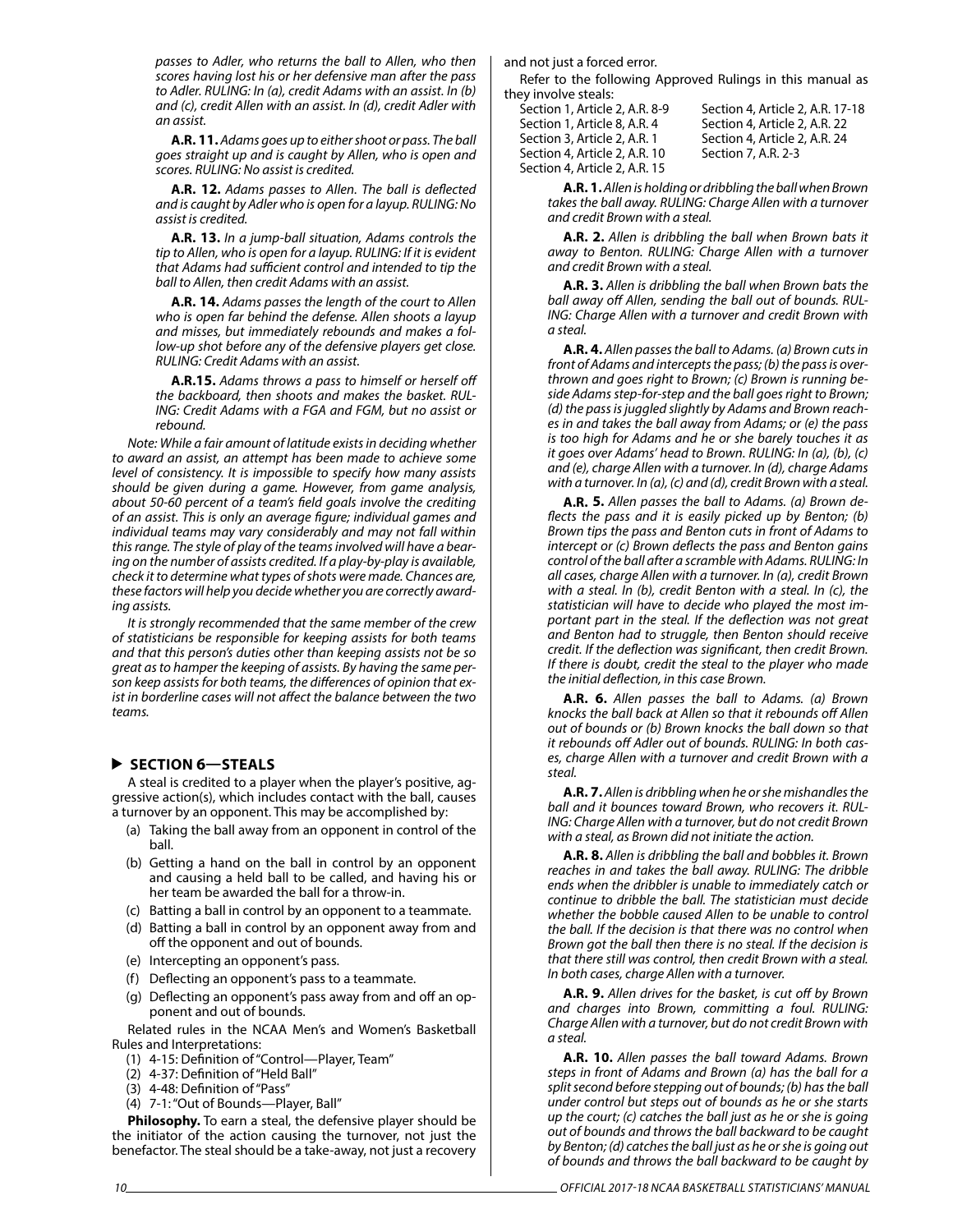*Adler; or (e) has the ball under control and tries to pass the ball to Benton but it is caught by Adler. RULING: In (a) and (d), neither charge nor credit anything. In (b), charge both Allen and Brown with turnovers and credit Brown with a steal. In (c), charge Allen with a turnover and credit Brown with a steal. In (e), charge Allen and Brown with turnovers and credit Brown and Adler with steals.*

**A.R. 11.** *Brown applies vigorous defense and Allen (a) travels; (b) double dribbles; (c) fails to make a throw-in within five seconds or (d) fails to advance the ball into the front court within 10 seconds. RULING: In all cases, charge Allen with a turnover but do not credit Brown with a steal.*

**A.R. 12.** *Allen has the ball and is being guarded by Brown. A held ball or a closely guarded violation is called and Team B is awarded the ball for a throw-in. (a) The held ball was called because Brown got a hand on the ball as described in Rule 4-37 of the NCAA Men's and Women's Basketball Rules or (b) the closely guarded violation was called after a five-second count as described in Rule 9-14 of the rules book. RULING: In both cases, charge Allen with a turnover. In (a), credit Brown with a steal. In (b), there is no steal credited.*

#### **SECTION 7—BLOCKED SHOTS**

A blocked shot is credited to a defensive player any time the player makes contact with the ball to appreciably alter the flight of a FGA and the shot is not made and goaltending is not called, or while a player is in the obvious act of shooting, the ball is stuffed or knocked loose before it is in flight and no foul is called. In addition to being in the obvious act of shooting, the shooting hand must be moving toward the basket in the shooting position or the shooter must be airborne and moving toward the basket with the intention of a dunk or layup and the ball must be in position for the shot. If there is doubt about whether the player was in the act of shooting, the interpretation shall be that he or she was not.

**Philosophy.** A blocked shot should be credited only when the shot clearly is in flight or the player is in the obvious act of shooting. In cases where the ball is knocked loose before the player is in the act of shooting, the statistic in question should be a steal.

Refer to the following Approved Rulings in the manual, which involve blocked shots:

| Section 1. Article 2. A.R. 6 | Section 1, Article 8, A.R. 1   |
|------------------------------|--------------------------------|
| Section 1. Article 2. A.R. 9 | Section 3, Article 1, A.R. 7-8 |
| Section 1, Article 4, A.R. 1 | Section 4, Article 2, A.R. 24  |
| Section 1, Article 8 (a)     | Section 5, A.R. 9              |
|                              |                                |

**A.R. 1.** *(This also appears in Section 1, Article 8, A.R. 1.) Allen shoots and the shot is touched by Brown in an attempt to block the shot. The ball continues into the basket. RULING: Since the ball continued into the basket, Brown's touching it did not alter its flight appreciably. Ignore the touching, charge Allen with a FGA and credit with a FGM, but do not credit Brown with a blocked shot.*

**A.R. 2.** *(This also appears in Section 4, Article 2, A.R. 24) Adams is in the act of shooting. Brown knocks away the ball (a) after the ball clearly is in flight; (b) just as the ball is leaving Adams' hand; (c) as Adams' shooting hand is moving toward the basket in the shooting position; (d) before Adams' shooting hand is moving toward the basket and Team A gains control; or (e) before Adams' shooting hand is moving toward the basket and Team B gains control. RULING: In (a), (b) and (c), charge Adams with a FGA and credit Brown with a blocked shot and give an individual rebound to whoever recovered the ball. In (d), nothing is charged. In (e), charge Adams with a turnover and credit Brown with a steal.*

**A.R. 3.** *Adams is in the act of shooting. (a) As Adams brings the ball forward, Brown ties Adams up and a held ball is called. Team A is awarded the ball for a throw-in. (b) As Adams brings the ball forward, Brown ties Adams up and a held ball is called. Team B is awarded the ball for a*  *throw-in. (c) After the ball is in flight, Brown blocks the ball and grabs it, then Adams ties Brown up and a held ball is called. Team A is awarded the ball for a throw-in. (d) After the ball is in flight, Brown blocks the ball and grabs it, then Adams ties Brown up and a held ball is called. Team B is awarded the ball for a throw-in. (e) After the ball is in flight, Brown blocks the ball back to Adams, then Brown ties Adams up and a held ball is called. Team A is awarded the ball for a throw-in. (f) After the ball is in flight, Brown blocks the ball back to Adams, then Brown ties Adams up and a held ball is called. Team B is awarded the ball for a throw-in. (g) After the ball is in flight, Brown blocks the ball and both Adams and Brown grab it simultaneously. Team A is awarded the ball for a throw-in. (h) After the ball is in flight, Brown blocks the ball and both Adams and Brown grab it simultaneously. Team B is awarded the ball for a throw-in. RULING: In (a) and (g), charge Adams with a FGA and credit him or her with an individual rebound. Credit Brown with a blocked shot. In (b) and (h), charge Adams with a FGA and credit Brown with a blocked shot and an individual rebound. There is no turnover. In (c), charge Adams with a FGA, credit Brown with a blocked shot and an individual rebound and charge him or her with a turnover. Credit Adams with a steal. In (d), charge Adams with a FGA, credit Brown with a blocked shot and an individual rebound. In (e), charge Adams with a FGA, credit Brown with a blocked shot, and credit Adams with an individual rebound. In (f), charge Adams with a FGA, credit Brown with a blocked shot, credit Adams with an individual rebound and charge him or her with a turnover. Credit Brown with a steal.* 

**A.R. 4.** *Adams has the ball in the free-throw lane and jumps toward the basket in a clear attempt for a dunk or layup. As Adams' body momentum carries him or her toward the basket, (a) the ball is cocked behind his or her head with both hands and Brown knocks the ball away; (b) Adams holds the ball high in the air and Brown knocks the ball away; (c) Adams is in a shooting position and Brown places his or her hand on the ball to prevent Adams from releasing the shot and a held ball is called. Team A is awarded the ball for a throw-in; (d) Adams is in a shooting position and Brown places his or her hand on the ball to prevent Adams from releasing the shot and a held ball is called. Team B is awarded the ball for a throw-in; (e) Adams is in a shooting position and Brown never touches the ball but his or her position prevents Adams from releasing the shot. A traveling violation is called and the ball is awarded to Team B. RULING: In (a) and (b), charge Adams with a FGA, credit Brown with a blocked shot and give an individual rebound to whoever recovered the ball. In (c), charge Adams with a FGA and credit him or her with an individual rebound and credit Brown with a blocked shot. In (d), charge Adams with a FGA and credit Brown with a blocked shot and an individual rebound. In (e), only charge Adams with a turnover.*

**A.R. 5.** *(This also appears in Section 1, Article 4, A.R. 1.) Adams shoots and is fouled by Brown. (a) The foul occurs before the ball clearly is in flight and the shot is made; (b) the foul occurs before the ball clearly is in flight and the shot is missed; (c) the foul occurs before the ball clearly is in flight and the shot is blocked by Benton; (d) the foul occurs after the ball clearly is in flight and the shot is made; (e) the foul occurs after the ball clearly is in flight and the shot is missed; or (f) the foul occurs after the ball clearly is in flight and the shot is blocked by Benton. RULING: In (a) and (d), charge Adams with a FGA and credit with a FGM. In (b) and (c), do not charge Adams with a FGA. Without a FGA, there can be no blocked shot credited in (c). In (e) and (f),*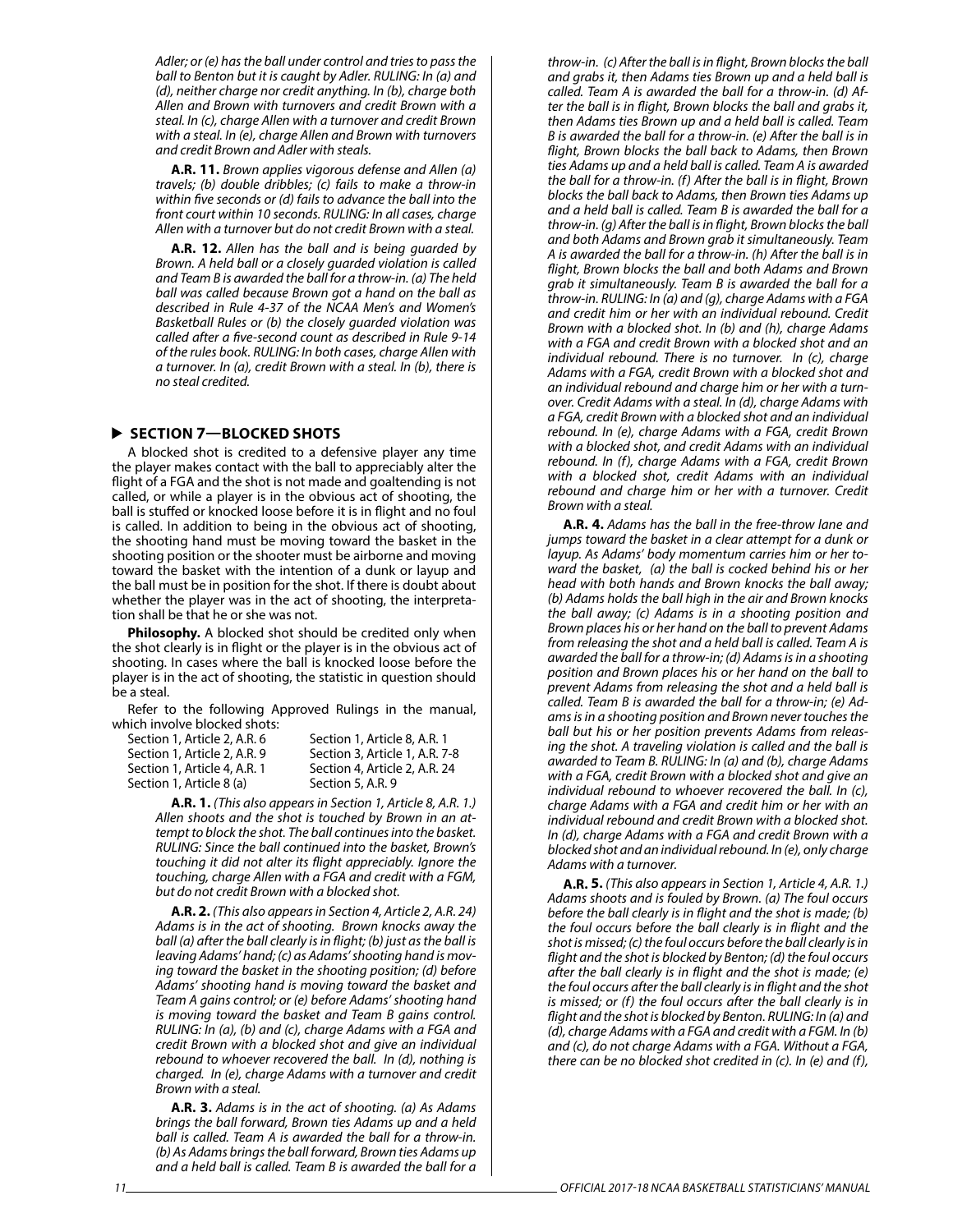*charge Adams with a FGA and credit Team A with a deadball rebound. Also, in (f), credit Benton with a blocked shot.*

#### **SECTION 8—GAME PLAYED**

For statistical purposes, a game played is credited to an individual anytime he or she becomes a "player," whether or not the player touches the ball. However, an individual is not charged with a game played if all three of the following statements are true, while he or she is a player:

- (a) The clock does not start (with allowances for accidental starts or failures to start);
- (b) The player is not charged with a FGA, FTA or turnover, or credited with an assist, steal or blocked shot; and
- (c) The player is not charged with a violation or foul, either personal or technical.

Related rules in the NCAA Men's and Women's Basketball Rules and Interpretations:

3-4: "Substitutions"

**Philosophy.** An individual should not be penalized in national per-game rankings for participation in a game that involved no elapsed time and no statistics.

> **A.R. 1.** *The game is stopped for a two-shot free-throw attempt. Adams enters the game. (a) Adams is not the shooter and both free throws are made. Adams leaves the game before the ensuing throw-in or (b) Adams is the shooter and makes both free throws. Adams leaves the game before the ensuing throw-in. RULING: In (a), do not charge Adams with a game played. In (b), credit Adams with two FTMs, two FTAs, two points, a game played and enter "0" under minutes played.*

> **A.R. 2.** *(This also appears in Section 9, A.R. 1.) Before a single free throw is attempted, Adams enters the game. The free throw is missed, but there is a free-throw violation. The clock never starts, and Adams leaves the game. The violation is against (a) Adams or (b) another player. RULING: In (a), charge Adams with a game played since he or she had a violation (and a possible turnover). Enter "0" under minutes played. In (b), do not charge Adams with a game played.*

> **A.R. 3.** *(This also appears in Section 9, A.R. 2.) Before the first of two free throws is attempted, Adams enters the game. During the first throw, Adams is charged with a violation or a personal foul. Adams then leaves the game. RULING: Since Adams is charged with either a violation or a foul, charge Adams with a game played and enter "0" under minutes played.*

> **A.R. 4.** *(This also appears in Section 9, A.R. 3.) Before a single free throw is attempted, Adams enters the game. The free throw is missed, and (a) the ball bounces out of bounds untouched and the clock never starts or (b) the ball is touched, the clock runs for three seconds, and the ball is knocked out of bounds before anyone gains control. Adams leaves the game. RULING: In (a), do not charge Adams with a game played. In (b), charge Adams with a game played since the clock started (properly). Enter "0+" under minutes played.*

> **A.R. 5.** *On the opening jump ball, Brown shoves Adams as both jump for the ball. Brown shoves Adams so hard that Adams is injured and has to leave the game. Brown is ejected. The ball never is touched and the clock does not start. RULING: Do not charge Adams with a game played. However, charge Brown with a game played since Brown is charged with a foul. Enter "0" under minutes played for Brown.*

> **A.R. 6.** *On the opening jump ball, the ball is batted out of bounds. The clock runs for three seconds, then stops, and Adams leaves before the ensuing throw-in. RULING: Charge Adams with a game played. Enter "0+" under minutes played.*

**A.R. 7.** *Adams reports as a substitute. A timeout is called when the clock stops and Adams is replaced. RUL-ING: Do not charge Adams with a game played.*

**A.R. 8.** *Adams does not play in the game but while sitting on the bench yells at the referee and receives a technical foul. RULING: Charge Adams with a technical foul, but do not credit Adams with a game played and enter "0" under minutes played.*

#### **SECTION 9—MINUTES PLAYED**

**Article 1.** Minutes played may be kept and reported either to the second or to the nearest minute.

**Article 2.** If minutes played are rounded to the nearest minute, times less than 30 seconds should be rounded to zero and times of 30 seconds or more should be rounded to the next higher minute.

**Article 3.** The following symbols should be used:

- (a) A team member who "plays" exactly zero seconds should be given "0" minutes played.
- (b) A team member who plays between zero and 30 seconds should be given "0+" minutes played.
- (c) A team member who plays at least 39 minutes, 30 seconds (but not the entire 40 minutes) should be given "40-" minutes played.
- (d) If all team members are listed on the box score and a member does not play at all, or "plays" but is not charged with a game played, "DNP" should be recorded under minutes played.

*Note: A "game played" or "game started" would not be ruled out by the use of a "0" under minutes played.*

**Philosophy.** When reported to the nearest minute, minutes played are approximations and the conventional rules for rounding should apply. A time of "0" or "0+" merely indicates the actual time is less than one-half minute. A time of "40" or "40-" indicates the actual time is at least 39  $\frac{1}{2}$  minutes.

Refer to the following Approved Rulings in this manual as they involve minutes played:

Section 8, A.R. 1-6 Section 8, A.R. 8

**A.R. 1.** *(This also appears in Section 8, A.R. 2.) Before a single free throw is attempted, Adams enters the game. The free throw is missed, but there is a free-throw violation. The clock never starts, and Adams leaves the game. The violation is against (a) Adams or (b) another player. RULING: In (a), charge Adams with a game played since Adams had a violation (and a possible turnover). Enter "0" under minutes played. In (b), do not charge Adams with a game played.*

**A.R. 2.** *(This also appears in Section 8, A.R. 3.) Before the first of two free throws is attempted, Adams enters the game. During the first throw, Adams is charged with a violation or a personal foul. Adams then leaves the game. RULING: Since Adams is charged with either a violation or a foul, charge Adams with a game played and enter "0" under minutes played.*

**A.R. 3.** *(This also appears in Section 8, A.R. 4.) Before a single free throw is attempted, Adams enters the game. The free throw is missed, and (a) the ball bounces out of bounds untouched and the clock never starts; or (b) the ball is touched, the clock runs for three seconds, and the ball is knocked out of bounds before anyone gains control. Adams leaves the game. RULING: In (a), do not charge Adams with a game played. In (b), charge Adams with a game played since the clock started (properly). Enter "0+" under minutes played.*